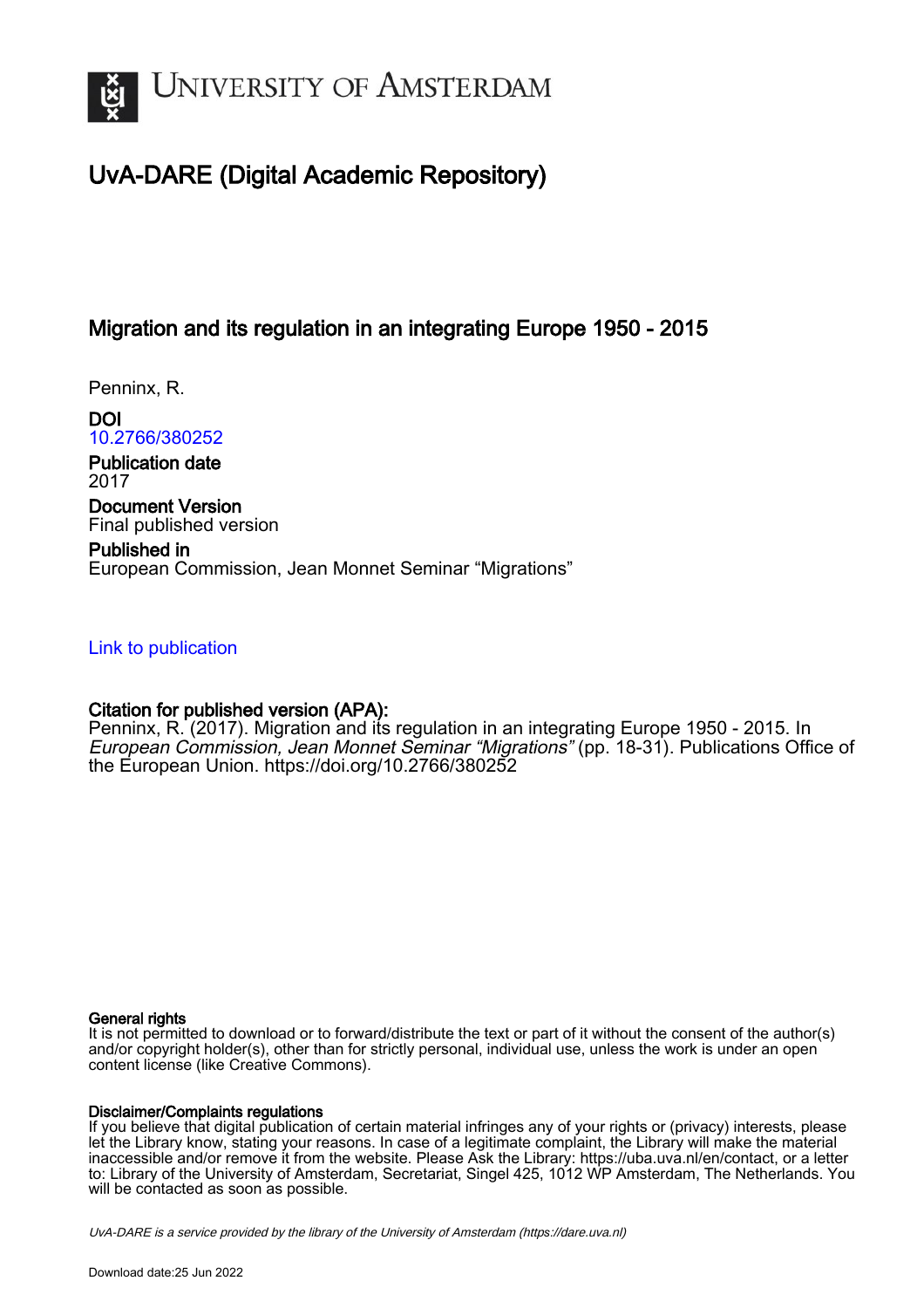

# JEAN MONNET SEMINAR «MIGRATIONS»

*Tunis, Tunisia, 22 - 23 February 2016*

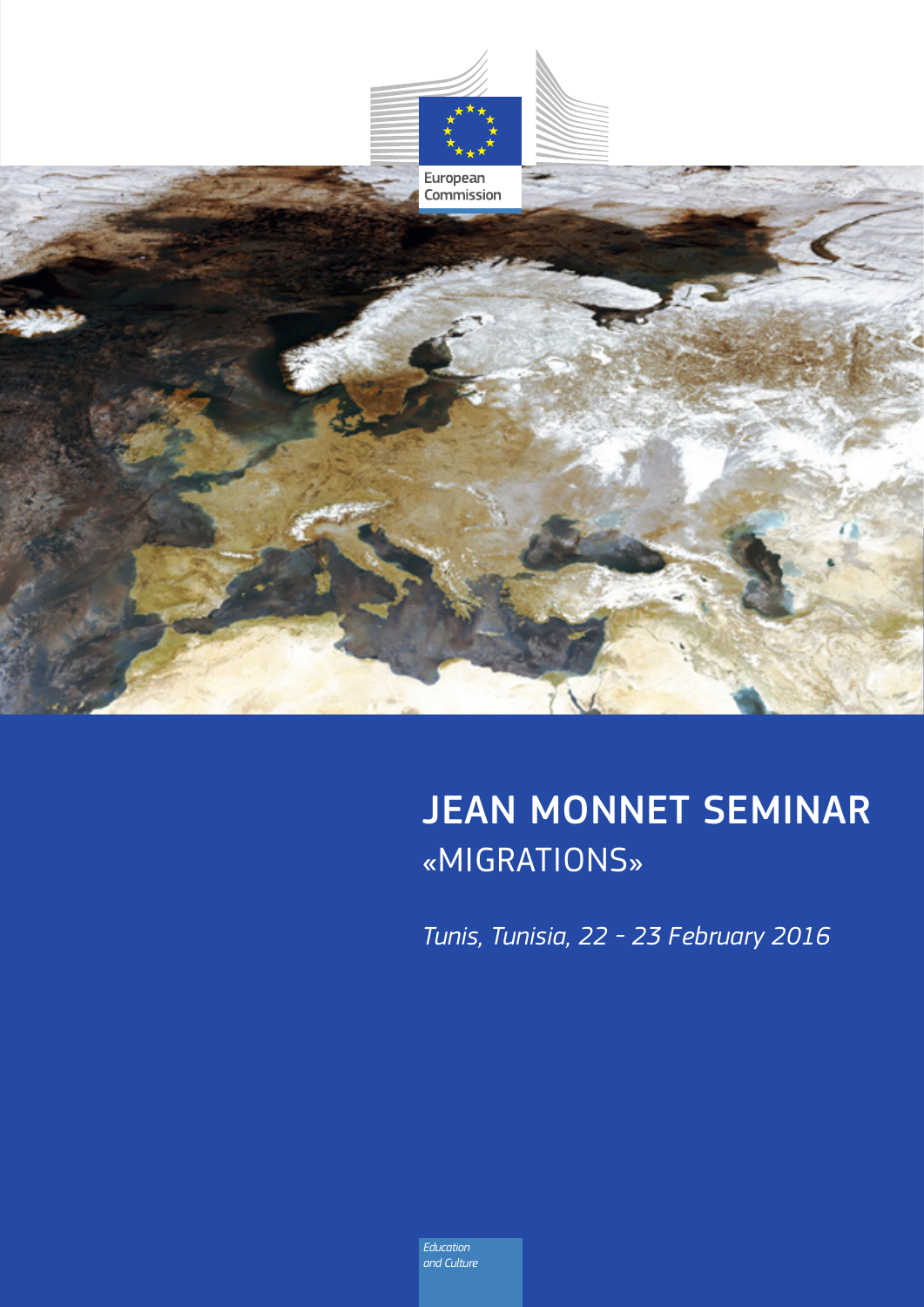The information and views set out in this publication are those of the author(s) and do not necessarily reflect the official opinion of the European Union.

Neither the European Union institutions and bodies nor any person acting on their behalf may be held responsible for the use which may be made of the information contained therein.

#### *Europe Direct is a service to help you find answers to your questions about the European Union.*

# **Freephone number** (\*)**: 00 800 6 7 8 9 10 11**

(\*) The information given is free, as are most calls (though some operators, phone boxes or hotels may charge you).

More information on the European Union is available on the internet (<http://europa.eu>).

Luxembourg: Publications Office of the European Union, 2017

| Print | ISBN 978-92-79-62033-1 | doi:10.2766/052774 | NC-05-16-068-FN-C |
|-------|------------------------|--------------------|-------------------|
| PDF   | ISBN 978-92-79-62034-8 | doi:10.2766/380252 | NC-05-16-068-FN-N |

© European Union, 2017

Reproduction is authorised provided the source is acknowledged.

*Printed in Luxembourg*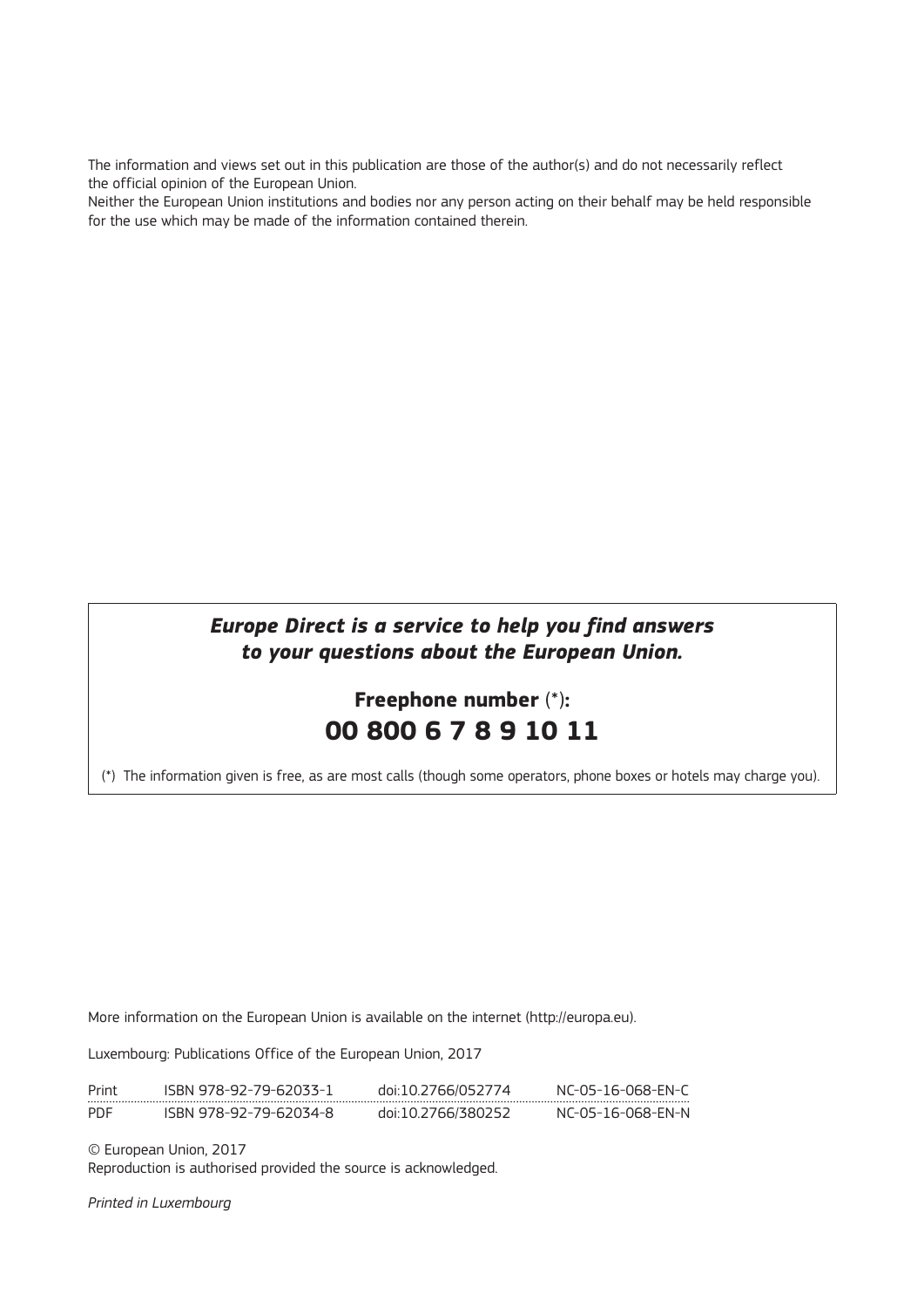European Commission

# **MIGRATIONS**

# **Jean Monnet Seminar 2016**

European Commission Directorate General for Education, Youth, Sport and Culture Jean Monnet Activities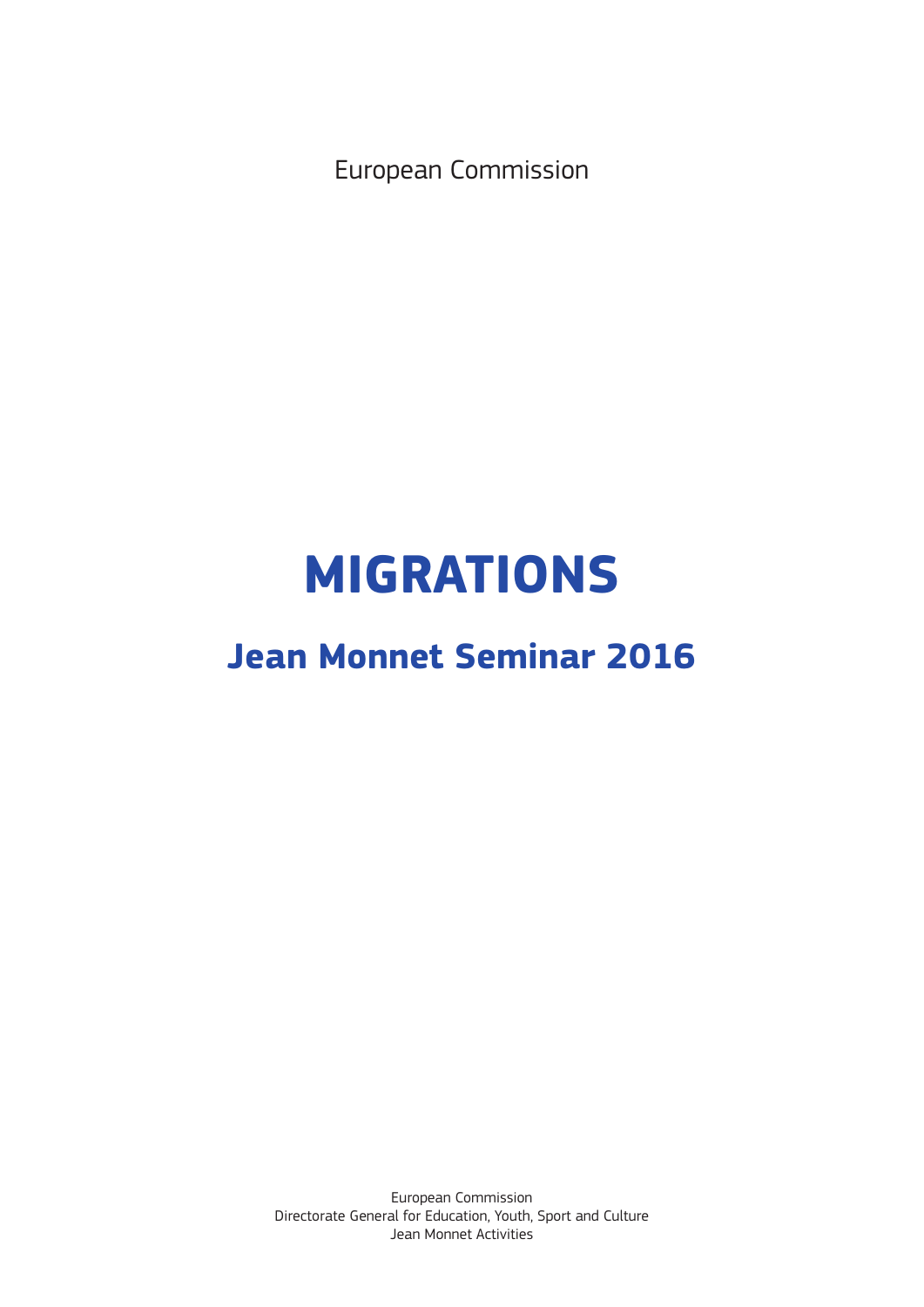# Séminaire Jean Monnet «Migrations»

*Carthage Thalasso Hotel, Gammarth - Tunis 22-23 février 2016*

|                 | Programme Jour 1 - Lundi 22 février                                                                                                                                                                                                                                                                             |
|-----------------|-----------------------------------------------------------------------------------------------------------------------------------------------------------------------------------------------------------------------------------------------------------------------------------------------------------------|
| 08:30-09:00     | Arrivée des participants et enregistrement                                                                                                                                                                                                                                                                      |
| 09:00-09:10     | Ouverture et bienvenue:<br>· Laura Baeza, Chef de la Délégation de l'UE, Tunis                                                                                                                                                                                                                                  |
| 09:10-10-00     | Discours d'accueil:<br>· Chiheb Bouden, Ministre de l'Enseignement supérieur de la recherche scientifique, Tunis<br>Mahmoud Ben Romdhane, Ministre des Affaires sociales, Tunis<br>Adam Tyson, L'Agenda de l'UE pour la migration, Commission européenne,<br>Direction Générale Education et Culture, Directeur |
|                 | $10-00-10:45$ Discours: Migration and its regulation in an integrating Europe<br>· Rinus Penninx, University of Amsterdam                                                                                                                                                                                       |
| 10:45 -11:00    | Session de questions réponses                                                                                                                                                                                                                                                                                   |
| $11:00 - 11:30$ | Pause-café                                                                                                                                                                                                                                                                                                      |
| $11:30 - 11:40$ | Les visages de la migration: Projection vidéo<br>"Tunisia 2045" -Ted Hardy-Carnac                                                                                                                                                                                                                               |
| 11:40–12:30     | Politiques internationales de la migration: un échec? (table ronde)<br>• Nabil Benbekhti, the United Nations High Commissioner for Refugees (UNHR)<br>• Lorena Lando, Organisation internationale pour les migrations (OIM)<br>Jeroen Jans, European Asylum Support Office (EASO)                               |
| 12:30-12:50     | Session de questions réponses                                                                                                                                                                                                                                                                                   |
| 12:50-13:00     | Introduction aux groupes de travail                                                                                                                                                                                                                                                                             |
| 13:00-14:00     | Déjeuner                                                                                                                                                                                                                                                                                                        |
| 14:00-16:00     | Groupes de travail                                                                                                                                                                                                                                                                                              |
| GT1a:           | Origines et causes des flux migratoires<br>Jean-Marc Trouille, University of Bradford<br>Fulvio Attinà, Università di Catania<br>Iván Martín, Migration Policy Centre - European University Institute (EUI)<br>Modérateur: Miriam Brewka, EEAS<br>$\bullet$                                                     |
| GT2a:           | Droits humains et politiques d'asile?<br>Matthieu Tardis, Centre Migrations et Citoyennetés - Ifri, Paris<br>$\bullet$ .<br>Cristina Gortázar Rotaeche, Universidad Pontificia Comillas<br>Matina Katsaveli Leros Solidarity Network<br>· Modérateur: Mohamed Salah Herzallah, NEO TN                           |
| GT3a:           | Migration, risques/opportunités pour l'UE et le monde<br>Erhard Busek, President, Institute for the Danube Region and Central Europe<br>$\bullet$ .<br>Hassan Boubakri, CETUMA, Université Sousse<br>Othman Belbeisi, OIM Lybia<br>Modérateur: Renato Girelli, DG EAC                                           |

16:00–17:00 Networking

19:00–21:00 Dîner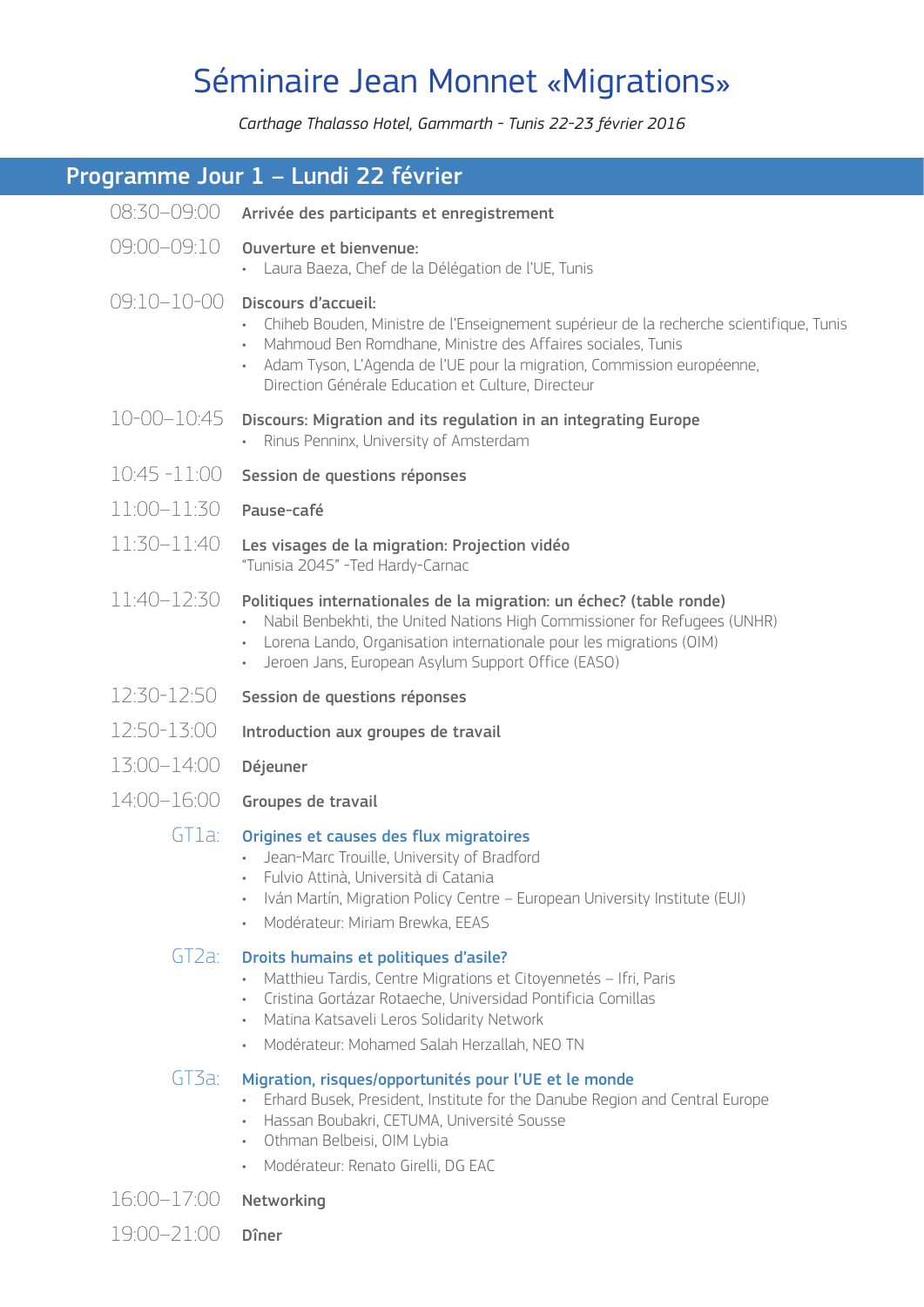# Jour 2 – Mardi 23 février

|                            | 08:30-09:00 Arrivée des participants                                                                                                                                                                                                                                                  |
|----------------------------|---------------------------------------------------------------------------------------------------------------------------------------------------------------------------------------------------------------------------------------------------------------------------------------|
| 09:00-09:30                | La contribution de l'éducation (Erasmus+ et notamment les activités Jean Monnet):<br>· Renato Girelli, DG EAC<br>Mohamed Salah Herzallah, Bureau National Erasmus+, Tunis                                                                                                             |
| 09:30-09:45                | Session de questions réponses                                                                                                                                                                                                                                                         |
| 09:45-11:15                | Groupes de travail                                                                                                                                                                                                                                                                    |
| GT1b:                      | Origines et causes des flux migratoires<br>Jean-Marc Trouille, University of Bradford<br>· Mehdi Lahlou, Institut National de Statistique et d'Economie Appliquée, Rabat<br>• Marta Pachocka, Warsaw School of Economics<br>· Modérateur: Miriam Brewka, EEAS                         |
| GT2b:                      | Droits humains et politiques d'asile?<br>Matthieu Tardis, Centre Migrations et Citoyennetés - Ifri, Paris<br>$\bullet$<br>· Susana Sanz Caballero, Universidad CEU Cardenal Herrera<br>· Claire Millot, Salam, France<br>· Modérateur: Mohamed Salah Herzallah, NEO TN                |
| GT3b:                      | Migration, risques/opportunités pour l'UE et le monde<br>Erhard Busek, President, Institute for the Danube Region and Central Europe<br>$\bullet$<br>· Eric Corijn, Vrije Universiteit Brussel<br>Anais El Bassil, France terre d'asile Tunis<br>· Modérateur: Renato Girelli, DG EAC |
| $11:15 - 11:45$ Pause-café |                                                                                                                                                                                                                                                                                       |
| 11:45-12:00                | Les visages de la migration: Projection vidéo<br>"People of nowhere" - Lior Sperandeo<br>"L'Histoire de Fatma"- IOM                                                                                                                                                                   |
| 12:00-12:15                | Conclusions des groupes de travail par les rapporteurs                                                                                                                                                                                                                                |
| 12:15 -12:45               | Discours:<br>Najem Wali, writer, novelist and journalist                                                                                                                                                                                                                              |
| 12: 45-13:00               | Session de questions réponses<br>Clôture                                                                                                                                                                                                                                              |
| 13:00-14:00                | Déjeuner                                                                                                                                                                                                                                                                              |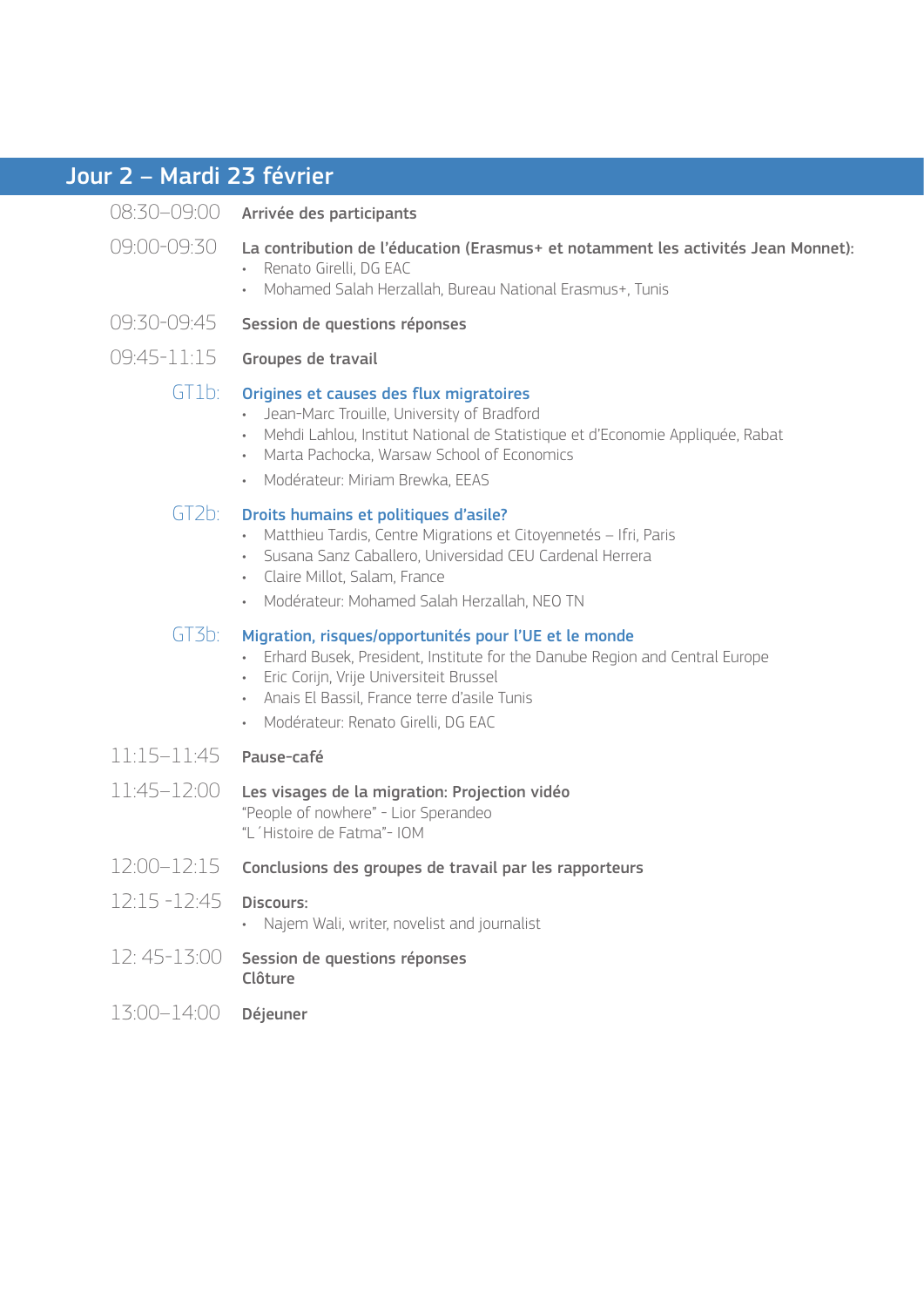# **INDEX**

#### [OPENING](#page--1-0)

| L'agenda de l'UE pour la migration                    |  |
|-------------------------------------------------------|--|
| Migration and its regulation in an integrating Europe |  |

#### [TABLE RONDE](#page--1-0) [POLITIQUES INTERNATIONALES DE LA MIGRATION: UN ÉCHEC?](#page--1-0)

#### [ORIGINES ET CAUSES DES FLUX MIGRATOIRES](#page--1-0)

| From Mass Migrations to Sustainable Development - Re-thinking the<br>EU-Africa Partnership as a Win-Win Co-Development Strategy                            |    |
|------------------------------------------------------------------------------------------------------------------------------------------------------------|----|
| Europe faces the immigration crisis. Perceptions and Scenarios                                                                                             |    |
| Migrations africaines, entre réalités nationales<br>et territoriales et politiques publiques                                                               |    |
| Looking beyond the current migration and refugee crises in Europe:<br>a common policy of the EU and the outlook for the future -<br>in search of solutions |    |
|                                                                                                                                                            | 73 |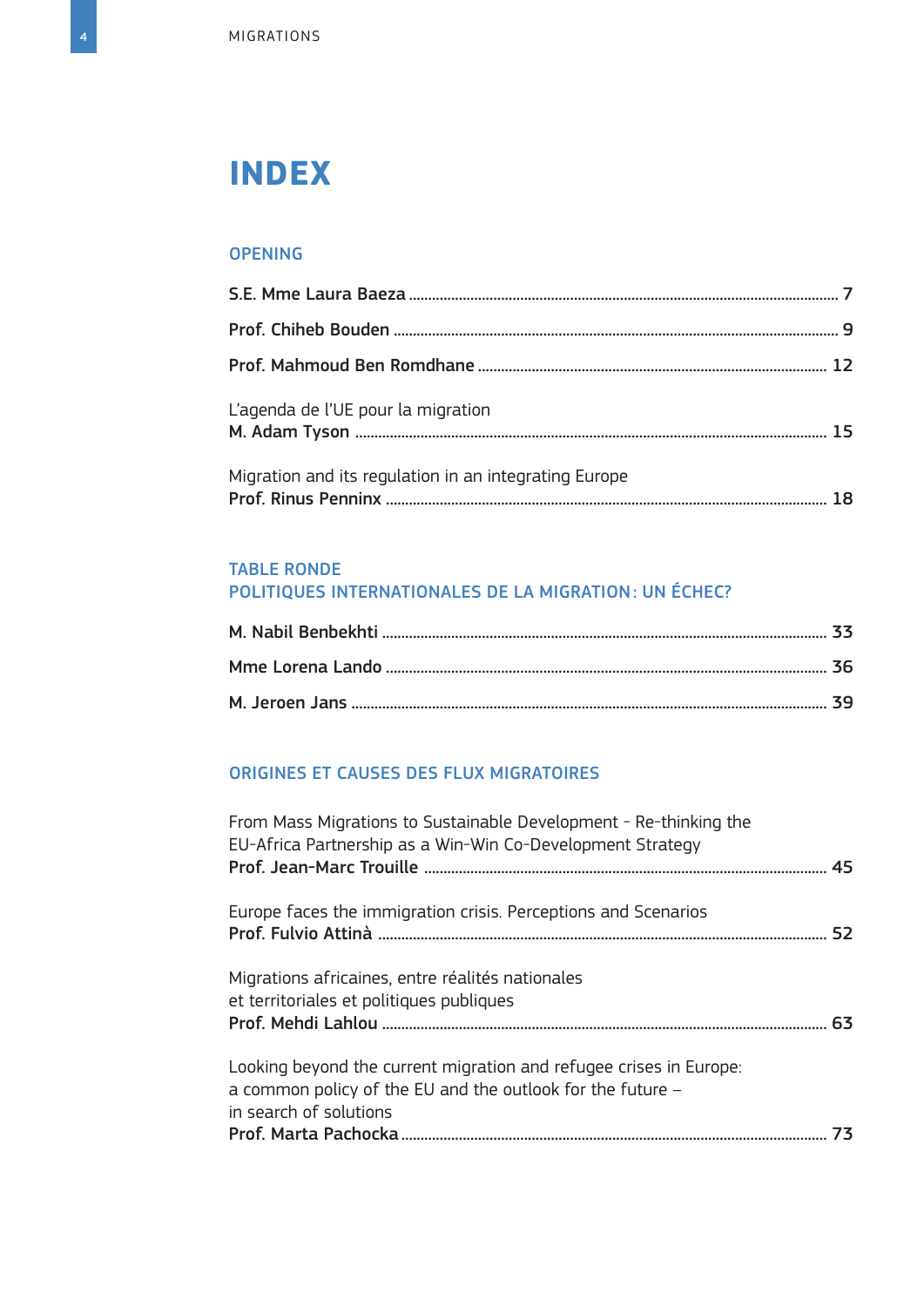### [DROITS HUMAINS ET POLITIQUES D'ASILE?](#page--1-0)

| L'Europe et le droit d'asile, une relation à l'avenir incertain |  |
|-----------------------------------------------------------------|--|
| Droits de l'homme et politique d'asile? La place des enfants    |  |
| non accompagnés                                                 |  |
| Calais, politiques d'asile et droits humains                    |  |

### [MIGRATION, RISQUES / OPPORTUNITÉS POUR L'UE ET LE MONDE](#page--1-0)

| Europe on the move |  |
|--------------------|--|
|                    |  |

#### [CLOSING](#page--1-0)

| Reflections from an ex-refugee |  |
|--------------------------------|--|
|                                |  |

#### [OTHER CONTRIBUTIONS](#page--1-0)

| Immigration and labour market in the EC/EU                                                            |  |
|-------------------------------------------------------------------------------------------------------|--|
| Modern trends of the population and labour force in migration processes                               |  |
| L'UE face au phénomène migratoire                                                                     |  |
| Migrations, un approche théoretico-practique, formes d'integration<br>sociale et socialisation        |  |
| Truths and Doubts about Migration Drama, Law and Fences                                               |  |
| The European local authorities and the immigration challenge:<br>between history and political action |  |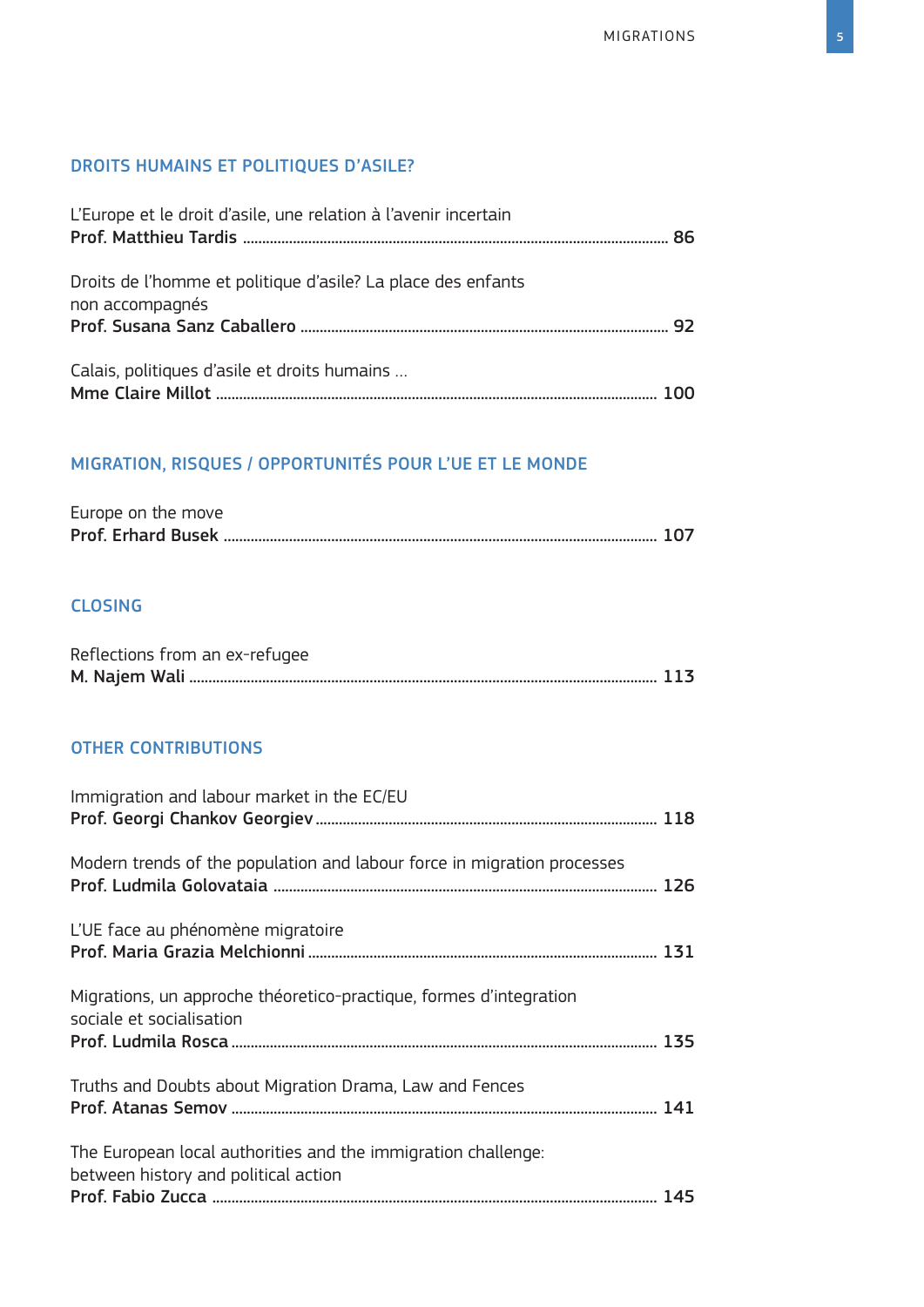# <span id="page-8-0"></span>**MIGRATION AND ITS REGULATION IN AN INTEGRATING EUROPE 1950 – 2015**



**Prof. Rinus Penninx** University of Amsterdam

### **Introduction**

The phenomenon of migration in Europe can best be described with the plural: migrations. Movements of people into and within Europe are divers in at least three ways. First of all, historically: by now there are three `generations' of immigration countries. Secondly, there has been a diversity of geographical patterns of migration within and into Europe. Thirdly, the variation in time and diversity in geographical patterns goes together with a diversity of types of migration and characteristics of migrants involved. In the first part of this presentation, I will outline these three basic elements of post-war European migrations.

Migration outcomes are the result of many push and pull factors, of mechanisms of information, communication and connecting (migrants in) countries of origin and of destination. Migration policies of receiving countries play a crucial role in the emergence and continuation of migration; they influence the volume and patterns of migration, the place of settlement and the characteristics of migrants. Regulations on conditions of residence and of integration do influence furthermore the position of immigrants in their new destinations, among others by setting conditions for their stay (residence rights) and access to the labour market. The second part of this presentation outlines the migration and integration regimes that have been developed by states of different parts of Europe and by the European Union.

### **Post-war immigration in Europe: time, space and size.**

Post-war migration in Europe has developed in four distinct periods that have each their specific causes, their specific geographic patterns of migration, and their characteristics of migrants.

#### **1950 – 1974: Guest worker migration, decolonisation migrants and European refugees in North-Western Europe**

In the immediate aftermath of World War II, Europe had to `resettle' some 20 million people across borders in the new newly established political map: it is estimated that 15,4 million moved from East to West between 1945 and 1950 and 4,7 million moved in the opposite direction (Bonifazi et al. 2008: 113). Apart from these huge internal movements, Europe was at that moment basically an emigration continent: West-European states resumed pre-war emigration to classical destinations, like the USA, Canada, Australia, New Zealand and Latin America (see e.g. SVR 2011: 118; Bruquetas et al. 2011: 129). In this period, the term `emigrant' had this typical connotation of migration for permanent resettlement elsewhere.

This situation started to change in the mid-1950s. Emigration decreased and immigration gained importance, starting in the (North-Western) part of Europe. In the 1960s and 1970s immigration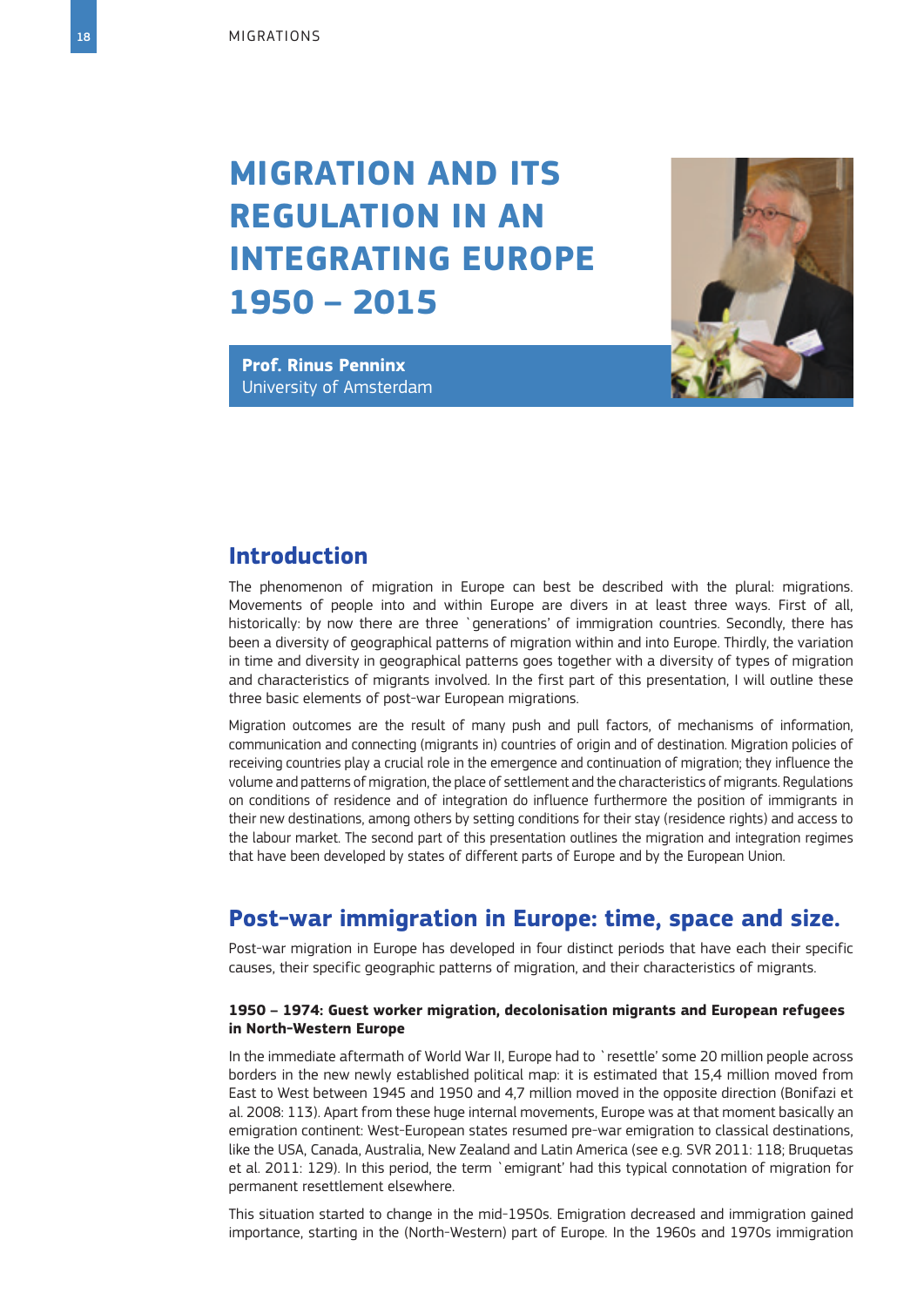took first and foremost the form of temporary labour migration (guest workers): the economic reconstruction after the war had been so successful that a number of (North-)West-European countries needed more hands than their national populations could provide. These booming economies needed particularly unskilled and low-skilled workers for their labour intensive Fordist production processes in mining and manufacturing. West-European countries, such as Switzerland, Luxembourg, Belgium and France, resumed pre-war migration traditions to fill the vacancies at the lower end of the labour market. For the Federal Republic of Germany, Austria, the Netherlands and Sweden this experience of being an attraction pole for migrant workers was relatively new.

Gradually a labour migration system was built up, initially attracting workers from the nearest countries in the South (Italy, Spain, Greece and Portugal) and in the East (until 1961 from East-Germany and after the Iron Curtain was built from Yugoslavia) (Van Mol & De Valk 2015: 32/33). The system extended itself in the 1960s to include Morocco, Algeria, Tunisia and Turkey. In extending itself, it also became more and more organised. The rules, conditions and procedures for what should be a regulated temporary migration of workers were set in bilateral agreements between recruiting and sending countries. How many millions of migrant workers have been involved in this labour migration system is difficult to establish. Estimates of the numbers of individuals that left Italy, Spain, Greece, and Portugal alone between 1950 and 1970 vary from 7 to 10 million (Okolski 2012: 33). The size of the foreign labour force in destination countries at the end of the period in 1974 had grown to significant proportions: the FRG had 2,2 million foreign workers; France 1,9 million; Switzerland 1 million; Belgium 0,22 million; and The Netherlands counted 0,12 million (Cohen 1987: 112).

A second important source of immigration into Europe in this period comes from the decolonisation process. These flows from newly independent former colonies were generally not defined as `immigration', but as `repatriation' or return to the homeland (although most of these repatriates had never been in their homeland before). Bade (2003, quoted in Van Mol & De Valk 2015: 34) estimates that between 1940 and 1975 around seven million people left former colonies of Belgium, France, the Netherlands, Portugal and the UK to resettle in their motherlands in Europe.

In the UK case, labour immigration and the movement from the former British Commonwealth to the UK were tightly interwoven: during the 1945 post-war boom many Commonwealth immigrants were encouraged to come to the UK to fill jobs that indigenous workers were reluctant to take (Castles and Kosack 1973). In 1962 the Commonwealth Immigration Act was introduced in a first attempt to restrict immigration from independent parts of the former British empire. It was followed in the 1960s and 1970s by several other restrictive Immigration Acts. Nevertheless, at the end of the period, in 1974, the `minority population' in the UK exceeded 4 million (Van Mol & De Valk 2015: 34).

Finally, in this first period there were some East-West migration flows within Europe, specifically after the political crises in Hungary (1956) and Czechoslovakia (1968), but the number of refugees reaching the West was limited compared to the 1945-1950 flows, or compared to flows that were to follow the fall of the Iron Curtain in 1989. In the logic of the Cold War, the ones that came to the West in this period were considered political refugees, whatever their motives for migration.

#### **1974 – 1989: Family migration and increasing worldwide refugee/asylum migration in North-Western Europe**

In the early 1970s the limits of the growth of the Fordist industrial economies became manifest and the need to restructure North-West European economies was evident. The first oil crisis of 1973 speeded up this restructuring that led to a drastic fall in demand for low-skilled work and thus for migrant workers. Switzerland (1970) and Sweden (1972) were the first countries to install an immigration stop for workers, followed by Germany (1973), and the Benelux countries and France in 1974 (Van Mol & De Valk 2015: 35).

The labour migration stop had specific effects for various immigrant groups. Migrant workers from South-European countries did return more often to their countries of origin, while those from North-Africa and Turkey did significantly less so. Return of the latter to their home country was not an attractive option, notwithstanding the sticks and carrots that were offered particularly in Germany in the Return Promotion Programmes. On the contrary, they started to bring their families to Europe, whenever possible: in Germany, The Netherlands, Belgium, Austria and France their populations grew significantly under the policy category of 'family reunion' and 'family formation' in the second half of the 1970s and in the 1980s.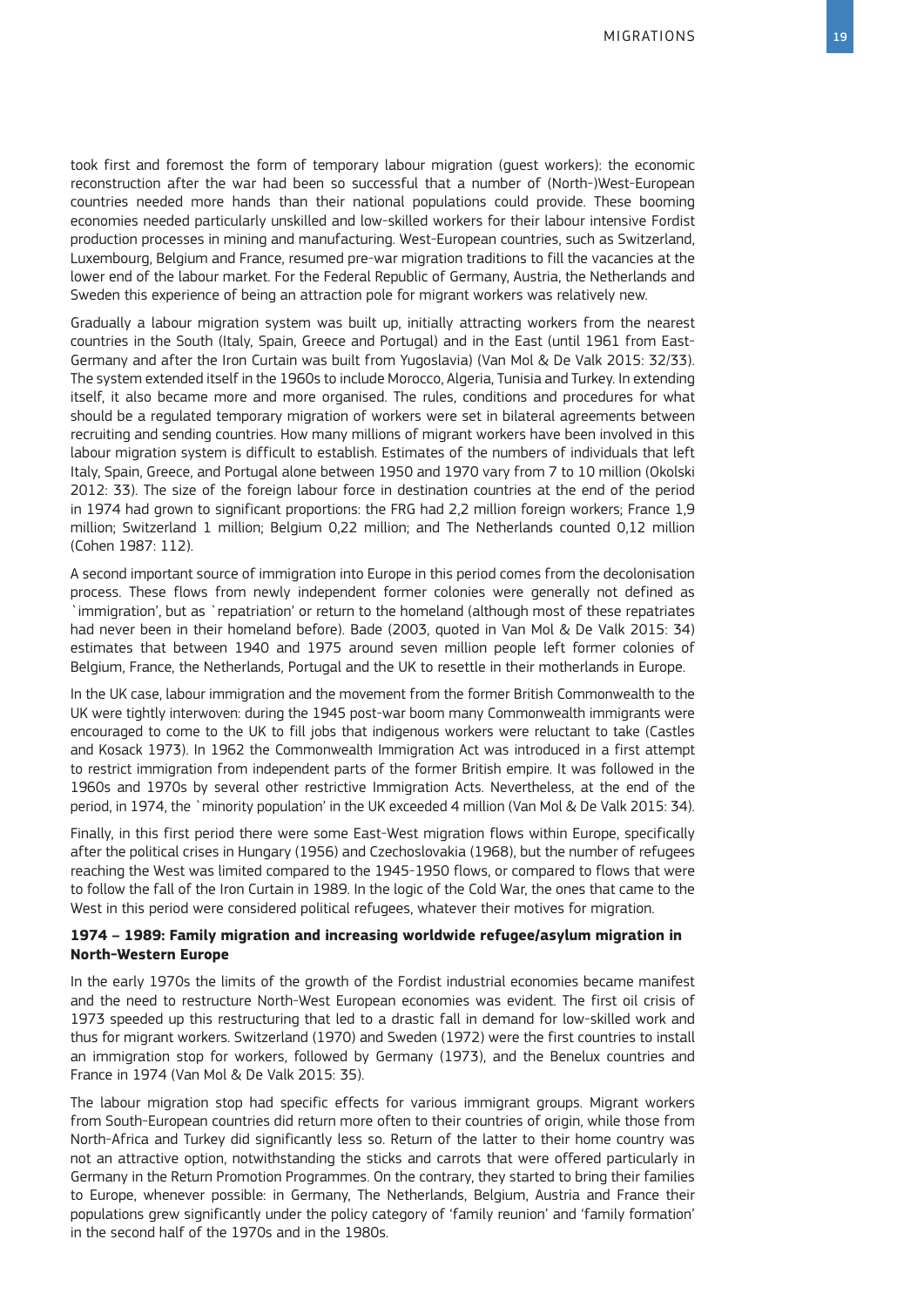The stop to worker migration since 1974 made alternative ways of getting admission to North-West-European countries such as refuge and asylum much more important. While in the period 1970-74 a mere 65.000 asylum applications were filed in the EU-15 member states, that number more than tripled in 1975-79 to 214.000, more than doubled again to 540.000 in 1980-84, and doubled once more in 1985-89 to more than one million. In this period all refugees and asylum seekers came from outside Europe (Chili, Uganda, Vietnam, Turkey, Cambodia, Sri Lanka, the Horn of Africa and the Middle East), thereby introducing significant new diversity in immigrant populations in Europe.

During this whole period, North-West-European countries formed the attraction poles of this predominantly humanitarian migration, the same countries that had attracted migrant workers before. But at the end of this period, the first signs became visible of new countries in Europe that became attractive destinations for migrants. In the mid and late-1980 the migration balance of former emigration countries like Italy, Spain, Greece, Portugal, Ireland and Finland reversed: more (returning and other) migrants came in than left the country. In Denmark and Norway, where immigration levels had been modest until the mid-1980, immigrant population started to grow. The net migration figures were not spectacular yet, but announced the emergence of a `second generation' of immigration countries in the next phase (see Table 1).

|  | between 1990 and 2013. |  | Table 1. The development of immigrant populations in European countries |  |
|--|------------------------|--|-------------------------------------------------------------------------|--|
|  |                        |  |                                                                         |  |

| <b>Migrant stock</b>                 |         | Mid-1990        | Mid-2013 |                 |
|--------------------------------------|---------|-----------------|----------|-----------------|
|                                      | x 1000  | % of population | x 1000   | % of population |
| <b>Eastern Europe</b>                | 22.037  | 7,1             | 19.678   | 6,7             |
| Czech Rep.                           | 110     | 1.1             | 433      | 4,0             |
| <b>Hungary</b>                       | 348     | 3,3             | 473      | 4,7             |
| <b>Poland</b>                        | 1.128   | 3,0             | 664      | 1,7             |
| <b>Russian Fed.</b>                  | 11.523  | 7,8             | 11.048   | 7,7             |
| North-Europe                         | 6.622   | 7,2             | 12.430   | 12,4            |
| <b>Denmark</b>                       | 235     | 4,6             | 557      | 9,9             |
| <b>Finland</b>                       | 63      | 1,3             | 293      | 5,4             |
| <b>Ireland</b>                       | 228     | 6,5             | 735      | 15,9            |
| <b>Norway</b>                        | 195     | 4,6             | 695      | 13,8            |
| <b>Sweden</b>                        | 789     | 9,2             | 1.520    | 15,9            |
| <b>UK</b>                            | 3.647   | 6,4             | 7.824    | 12,4            |
| South-Europe                         | 4.143   | 2,9             | 15.998   | 10,3            |
| <b>Greece</b>                        | 412     | 4,1             | 988      | 8,9             |
| <b>Italy</b>                         | 1.428   | 2,5             | 5.721    | 9,4             |
| Portugal                             | 436     | 4,4             | 894      | 8,4             |
| <b>Spain</b>                         | 830     | 2,1             | 6.466    | 13,8            |
| <b>West-Europe</b>                   | 16.247  | 9,2             | 24.344   | 12,7            |
| <b>Austria</b>                       | 793     | 10,3            | 1.334    | 15,7            |
| <b>Belgium</b>                       | 892     | 8,9             | 1.160    | 10,4            |
| <b>France</b>                        | 5.897   | 10,4            | 7.439    | 11,6            |
| Germany                              | 5.936   | 7,4             | 9.845    | 11.9            |
| Luxembourg                           | 114     | 29,8            | 229      | 33,1            |
| <b>Netherlands</b>                   | 1.192   | 8,0             | 1.965    | 11,7            |
| <b>Switzerland</b>                   | 1.392   | 20,9            | 2.335    | 28,9            |
| <b>Total Migrant Stock in Europe</b> | 49.048  | 6,8             | 72.450   | 9,8             |
| <b>Total Population in Europe</b>    | 723.248 | 100             | 742.452  | 100             |

Source: UN, Department of Economic and Social Affairs (2013), Trends in International Migrant Stock: the 2013 version. Migrant stock is the resident population born outside the country, except for CZ, GR and BE where it is nationality (foreign population).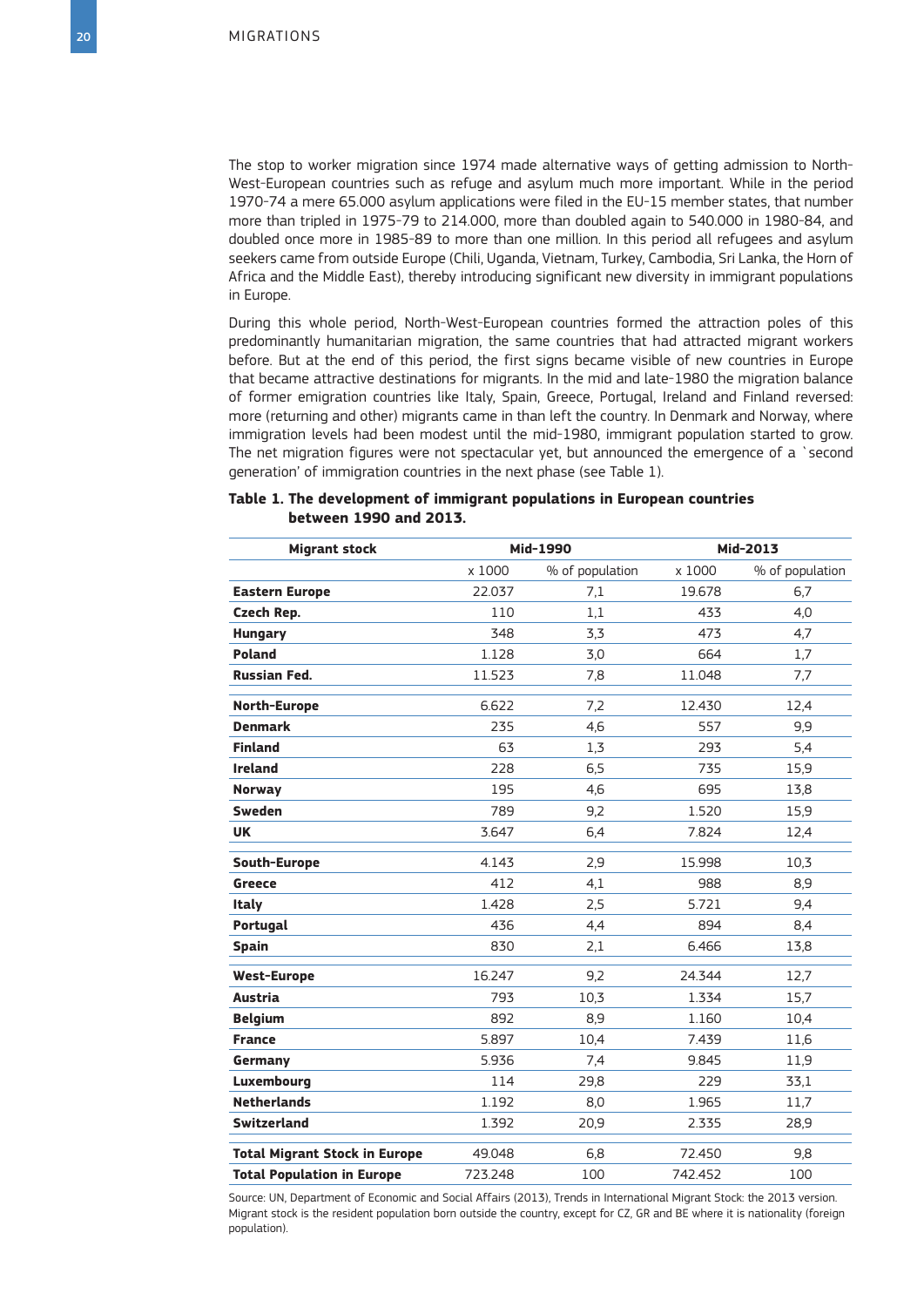#### **1989 - 2004: revival of East-West migration, asylum peaks, new immigration countries and regimes**

The collapse of the Iron Curtain in 1989 and the subsequent opening up of the borders for exit induced significant new migration flows from Central and East European (CEE) countries that took various forms and different directions. First of all, there were mostly irregular flows, not only to the `old immigration countries' in North-West Europe, but particularly to the new immigration countries in the South: Greece, Italy, Spain and Portugal were popular destinations for migrant workers from Romania, Ukraine, Albania and Bulgaria, because these countries were easy to get in and tolerated irregular residence and clandestine work (Engbersen et al. 2010: 8 ff). Furthermore, part of the flows, particularly from Poland, were channelled through legal bilateral programmes for temporary employment in Germany and other North-West European countries (Glorius et al. 2013: 7/8). Estimates suggest that between 1989 and 2004 a net migration outflow of around 3,2 million took place out of the ten CEE states that accessed to the EU later in 2004 and 2007 (Engbersen et al. 2010: 9).

Secondly, the wars that followed after the collapse of former Yugoslavia reinforced the trend of growing asylum migration of the 1980s. It led to the first asylum crisis: in the years of 1990-94 the number of new asylum applications surpassed 2,4 million, more than half of them coming to the FRG, followed by Sweden (197.000), France (184.500), The Netherlands (151.100) and the UK (150.800) (Van Mol & De Valk 2015: 36). Not all of these applications were accepted, but return of failed asylum seekers turned out to be problematic. The outcome is an increasing irregular immigrant population.

The asylum crisis of the early 1990s solicited new restrictive measures of admission and immigration control in North-West-European countries. These restrictions in its turn led to a spiralling rise of 'innovative' new forms of entrance (like faked travel documents, smuggling and trafficking), which in turn generated new control-oriented requirements and procedures, particularly for asylum and family migration. Nevertheless, the number of asylum applications dropped only modestly from 2,4 million in 1990-94 to 1,6 million in 1995-1999. Although asylum requests spread somewhat more among EU-members in this latter period, the North-West-European members of the EU remained the main destination countries.

Thirdly, the opening up of borders in the East of Europe also led to some specific migration flows, namely the `return' of (descendants of) earlier emigrants. The FRG was the first to open the opportunity for German emigrants (and their descendants) who had established themselves in former CEE countries, the so called *Aussiedler* and from 1993 on called *Spätaussiedler*, to return to Germany. Before 1989 these came mainly from Poland and Romania. After 1990 they started to come in great number from the former USSR-countries. In total, some 4,5 million Aussiedler have come to Germany between 1950 and 2010, three million of these have come after 1988 (SVR 2011: 120). Finland followed this German policy in 1990, when it decided that Finnish speaking Ingrians who had been deported to Siberia and other places in the USSR were granted the right to return to Finland. Some 25.000 came until 2003 (Tanner 2004).

In terms of destination countries, this period shows the strong emergence of the `second generation' of European immigration countries. Economic development in Italy, Spain, Portugal, Greece, Ireland, Norway and Finland had made these countries not only attractive for returning emigrants, but increasingly also for migrants from Eastern Europe, North-Africa and former colonies. In Italy and Spain, the large informal sector (in agriculture, building, tourism and domestic work) and the labour intensive manufacturing (King et al. 1997; Peixoto et al. 2012) attracted millions of migrants in irregular ways. Frequent and comprehensive regularisation schemes factually replaced planned and controlled immigration.

#### **2004 – present: new intra-European mobility, diversification of migration and of origin, asylum reviving**

The accession of ten new members to the European Union in 2004 marked the beginning of a new era of migration. Eight of these ten were CEE countries that had been part of the Communist bloc behind the Iron Curtain: Poland, the three Baltic States, Slovakia, Slovenia, the Czech Republic and Hungary (the A 8). Three years later, in 2007, Bulgaria and Romania (the A 2) also joined the EU. The effect of the accessions of 2004 and 2007 was twofold: on the one hand, the substantial (often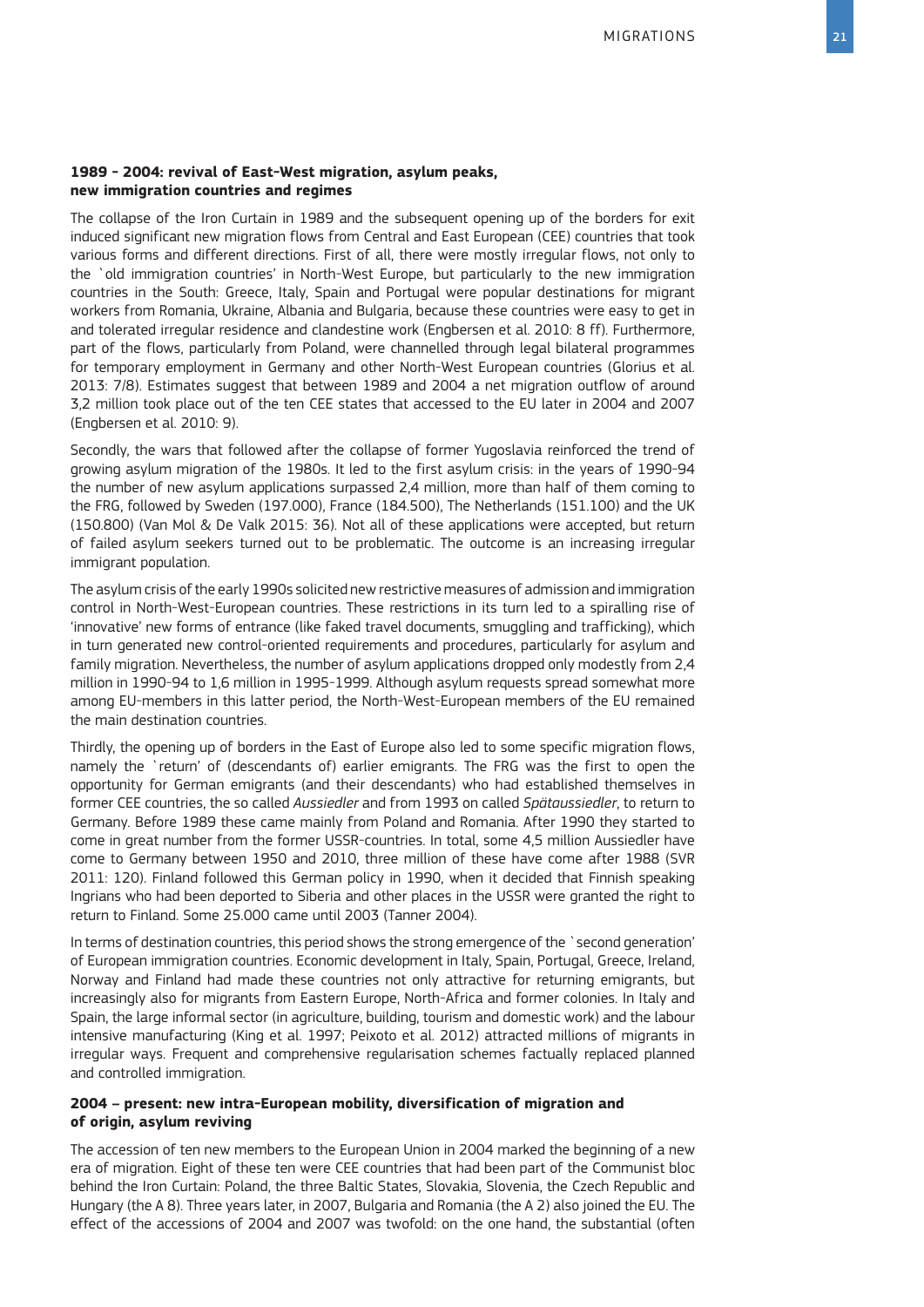irregular) migration that had taken place from East to West/South since 1989 was redefined as EU-internal mobility and legalised under this new regime. On the other hand, it reinforced migration from some new Member States, particularly Poland, Romania and Bulgaria, to Member States in the Western part of the EU whose labour markets attracted workers, the UK and Ireland in the first place.

The EU-15 countries have reacted differently to the accessions: the UK, Ireland and Sweden opened up their borders immediately in May 2004. Other countries that wanted to protect national labour markets, opted for a transition period of five years in which access to the labour market was subject to permits. Some countries opted later even for an additional two years extension. These national policies have shaped the East-West intra-EU migration significantly.

In terms of flows, Van Mol and De Valk (2015: 43-49) show that the scale of intra-EU mobility of EU-citizens clearly increased in the period after 2004. According to Eurostat (2011) e.g. nearly two million EU-citizens moved within the EU in 2008 alone. For the whole period and calculated in absolute numbers, Polish migration (primarily to Germany and the UK) makes up for the largest share, followed by Romanian migration (primarily to Italy and Spain). As a result, migrant populations of the A8 and A2 countries, particularly from Poland and Romania, grew significantly in all of the EU-15 states: while the immigrant population of A8 and A2 origin in the EU-15 states amounted to app. 1,9 million in 2004, this population had grown to 5,2 million in 2010 (SVR 2013: 51).

While East-West migration (A8 +A2 to EU-15) was clearly the dominant trend in intra-EU mobility, it was not the only one. Also mobility between the old 15 Member States increased: the immigrant populations of the EU-15 in these same states amounted to app. 5,9 million in 2004, but increased to 7,0 million in 2010 (SVR 2013: 51). These populations are the result of distinct but growing kinds of migration, such as retirement migration, student migration and recently also increasingly highly skilled young people from crisis-ridden southern countries moving to the north (Aranjo 2016). In sum, patterns of intra-EU migration are becoming increasingly diverse.

In general, the increase of intra-EU mobility in the period after 2004 goes hand in hand with a decrease of immigration of Third-Country-Nationals (TCN= non-EU-nationals): between 2009 and 2012 e.g. the influx of non-EU migrants decreased from 1,4 million in 2009 to 1,2 million in 2012 (Eurostat 2014). `Replacement' of non-EU-migrants by intra-EU-migrants has been prominent in Germany. Another feature of the recent non-EU-immigration is that it has become more divers in origin. The most important countries of origin in 2012 in EU27 - measured by absolute numbers of immigrants in the EU - are China, India, Morocco, Pakistan, United States, Russia, Ukraine, Nigeria, Australia and Brazil.

Furthermore, more diversity in origin goes hand in hand with more diversity in migration motives. Until the 1990s, the vast majority of migrants could conveniently be classified under the categories 'labour migration', 'family reunification', and 'asylum'. Since the 1990s, new migration motives have appeared, such as student migration and retirement migration. According to Eurostat (2014), in 2012, 32 % of migrants received a residence permit for family reasons, 23 % for work, 22 % for education, and 23 % for other reasons including asylum.

As for asylum, the number of asylum applications had dropped in the middle of the 2000s (after the second asylum crisis at the end of the 1990s) to a level of 180.000 in 2006 in the EU-15 countries. However, it started to increase again as a consequence of the conflicts in Afghanistan, Iraq and the Horn of Africa and later the Arab spring. A real third asylum crisis announces itself in 2015/16, when Syrian refugees start to come to North-West Europe in numbers that are comparable to or higher than in 1992 and 1998. The number of applications in 2015 amounted to 1,4 million in EU/ EFTA countries (MPI 2016).

As for organised labour migration from outside the EU, there have been modest labour migration schemes for specific low skilled workers, such as in agriculture and the care sector, in some countries (UK, Germany and the Netherlands). More political attention went to attempts to attract highly skilled or educated migrants during the last decade. National programmes exist today, for example, in Denmark, Germany, Sweden, and the UK. The EU established its Blue Card Scheme, an EU-wide residence and work permit (Eurostat 2011). Some countries' governments have recruited students with the intention of incorporating them into their domestic labour market upon graduation. Several European countries, such as France, Germany, the Netherlands, and the UK also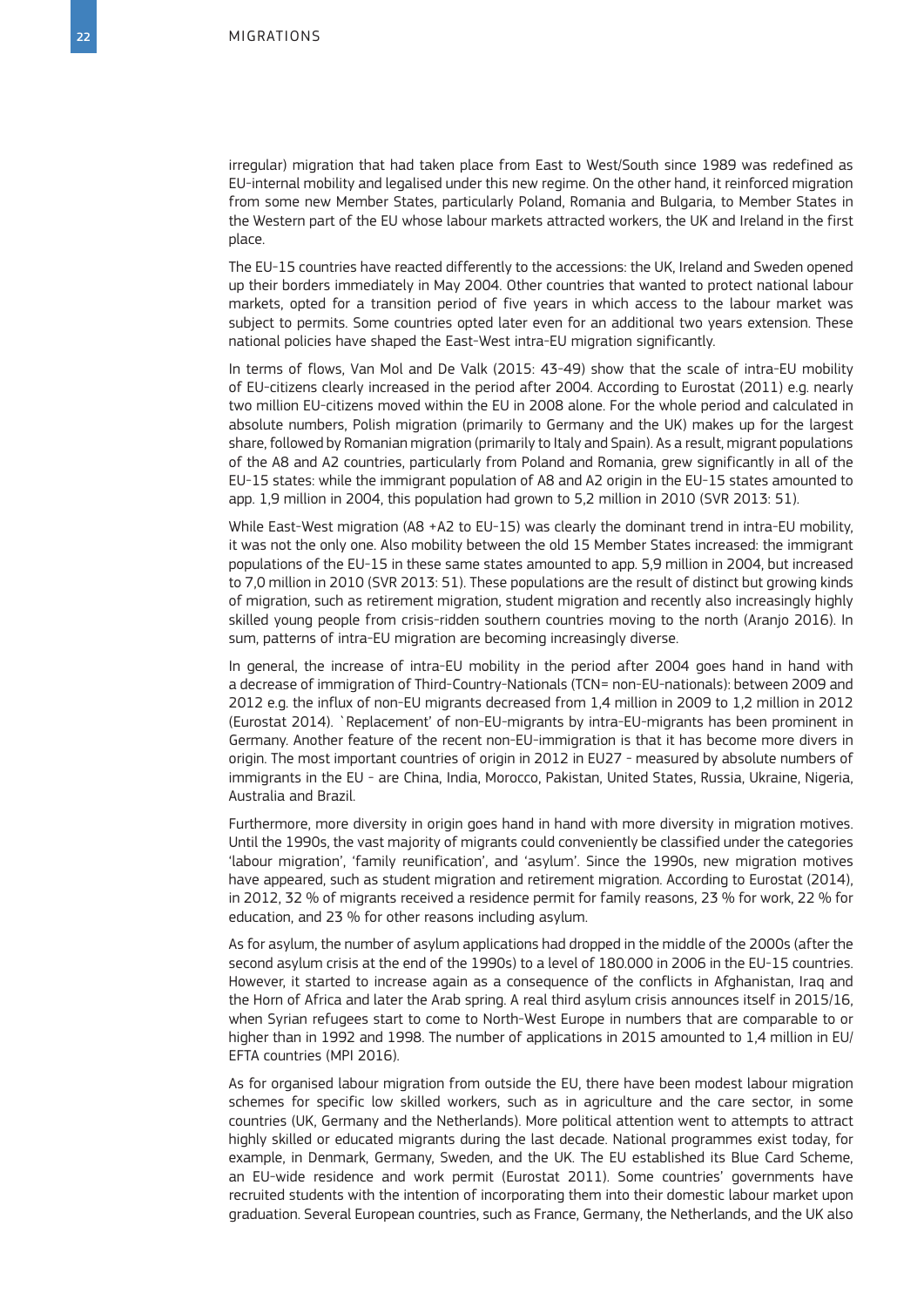simplified procedures for international students to make the education-to-work transition (Van Mol & De Valk 2015: 38).

In terms of the geography of destinations, these periods were the heydays of immigration in the second generation immigration countries until the economic crisis of 2008. Table 1 shows that in countries like Spain, Italy and Ireland the percentage of the immigrants in the total population – still very low in 1990 - had overtaken those of the 'old' immigration countries by 2013. By 2010, Spain and Italy together had eleven million immigrants (UN migrant stock data 2013).

At the same time, this period also saw the beginnings of immigration in some of the CEE countries: after EU-accession the number of immigrants that came to supply local demand for cheap labour increased rapidly in Poland, Romania and Bulgaria (Engbersen et al. 2010), although as a percentage of the population the figures remained still low. The Czech Republic and Hungary are the greatest attraction poles in this area and becoming immigration countries (Dbrohlav 2012). The Czech Republic, for example, had a percentage of merely 1,1 immigrant population in 1990; this percentage had gone up to 2,3 % by 2002 and reached 4 % in 2013, the highest percentage in Central and Eastern Europe.

| <b>Member States (28)</b> | Foreign born population |                 | Foreign born from 27 MS |                 |
|---------------------------|-------------------------|-----------------|-------------------------|-----------------|
|                           | x 1000                  | % of population | x 1000                  | % of population |
| <b>Belgium</b>            | 1773,1                  | 15,8            | 835,5                   | 7.5             |
| <b>Bulgaria</b>           | 109,2                   | 1,5             | 40,5                    | 0,6             |
| Czech Rep.                | 396,3                   | 3,8             | 155,1                   | 1,5             |
| <b>Denmark</b>            | 569,6                   | 10,1            | 191,6                   | 3,4             |
| Germany                   | 9818,0                  | 12,2            | 3838,5                  | 4,8             |
| <b>Estonia</b>            | 196,6                   | 14.9            | 13.1                    | 1,0             |
| <b>Ireland</b>            | 741,3                   | 16,1            | 471,5                   | 10,2            |
| <b>Greece</b>             | 1246.5                  | 11,4            | 334,3                   | 3,1             |
| <b>Spain</b>              | 5958,3                  | 12,8            | 2027,5                  | 4,4             |
| <b>France</b>             | 7661,7                  | 11,6            | 2167,1                  | 3,3             |
| Croatia                   | 568,7                   | 13,4            | 70.5                    | 1,7             |
| <b>Italy</b>              | 5737,2                  | 9,4             | 1815,4                  | 3,0             |
| <b>Cyprus</b>             | 191,6                   | 22,3            | 111,3                   | 13,0            |
| Latvia                    | 271,1                   | 13,5            | 27,9                    | 1,4             |
| Lithuania                 | 137,4                   | 4,7             | 17,6                    | 0,6             |
| Luxembourg                | 237,8                   | 43,3            | 177,6                   | 32,3            |
| <b>Hungary</b>            | 447,0                   | 4,5             | 300,1                   | 3,0             |
| <b>Malta</b>              | 40,2                    | 9,4             | 18,9                    | 4,4             |
| <b>Netherlands</b>        | 1953,4                  | 11,6            | 508,4                   | 3,0             |
| Austria                   | 1410,9                  | 16,6            | 639,4                   | 7,5             |

**Poland** 602,3 1,6 222,0 0,6 **Romania** 211,2 1,1 81,5 0,4 **Slovenia** 235,3 11,4 68,8 3,3 **Slovakia** 174,9 3,2 146,3 2,7 **Finland** 297,8 5,5 109,0 2,0 **Sweden** 1532,6 15,3 509,6 5,3 **UK** 8035,6 12,5 806,3 4,4 **Total all 28 EU members 50555,6 10,0 17705,3 3,5**

#### **Table 2: Immigrant populations of EU- and non-EU-origin residing in EU member states as per 1 January 2014.**

The total population of EU 28 as per 1 January 2014 is 506.847.612 persons.

Source: Eurostat online database: migr\_pop3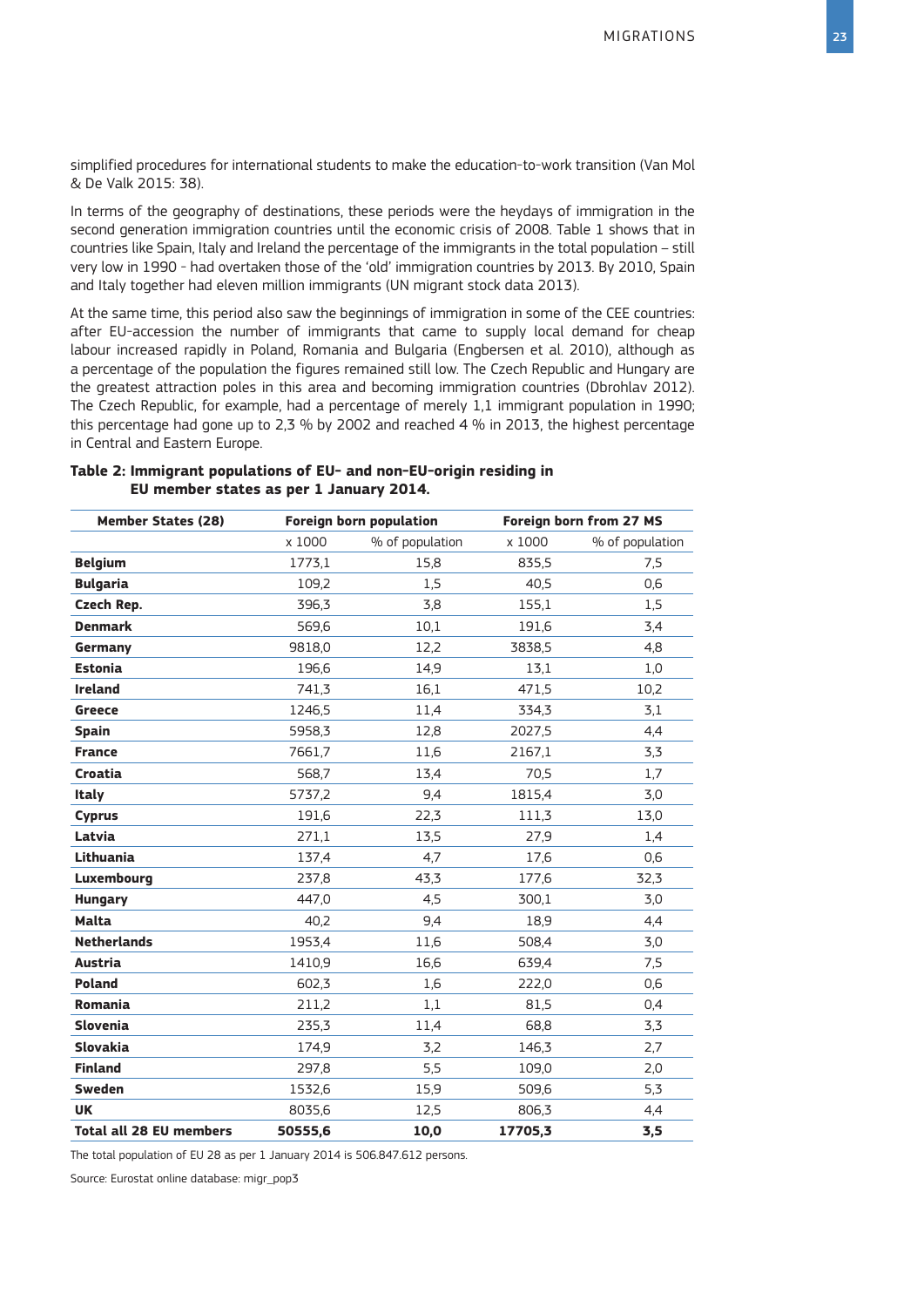The total picture that results from this historical outline is clearly that Europe has become an immigration continent. UN-data count the number of immigrants on 72.4 million in all of Europe (including Russia) by mid-2013 that is 9.8 per cent (Table 1). By 2014, the European Union of 28 member states counted 50.5 million immigrants among its 506.8 million inhabitants; that is 10 per cent. An increasing part of the immigrants in EU-countries (up to some 4 per cent of the total population) originates from other EU member states, falling under the EU free mobility regime. TCNs make up 6 per cent of the total EU-population.

# **Migration and integration regulation - time and space: national regimes**

For the post-war European context two fundamentally different forms of regulation of immigration and settlement exist. The first is the classical regulation by states of admission of foreigners (through residence permits) and access to the labour market (through work permits). The second is the situation within the EU in which free mobility and free access to the labour market has been introduced for all EU-citizens (plus long-term-resident TCNs) within the EU-territory of 28 member states. We will outline the former in this section and the latter in the next one.

In this section, I follow rather closely Doomernik and Bruquetas (2015: 58-72)' distinction of three migration regimes that have developed consecutively in time and in different parts of Europe: The North-West European regime, the Southern European one, and the Central and Eastern European regime.

#### **The North-West European immigration and integration regime**

In the first period (1950s-1974), there were two regimes in North-West European countries. The first was for newcomers who were defined as part of the nation, such as `repatriates' from former colonies and *Aussiedler,* and for refugees from the East. They were not called `immigrants' but welcomed as `one of us'. The second regime applied to all other foreign immigrants: for them the dominant ideology was that 'we are not an immigration country' and as a consequence these newcomers were by definition 'temporary guests' who would once leave again.

In the 1960s, when the demand for migrant workers emerged, admission procedures in North-West European countries were simple and lenient. Migrant workers came `spontaneously' on tourist visa; if they found work, they would be given a work permit. Having a work permit would enable them to apply for a residence permit. Later, when most migrant workers came through official recruitment, both permits were arranged as part of the recruitment procedure. After the economic recession of 1966/67, however, North-West European countries started to apply more control in the system of admission: permission for legal entrance and a provisional residence permit should be arranged with the Embassy or Consulate of the country of destination before arrival. This new system of control made it also possible to implement the actual labour migration stop later, between 1972 and 1974. These stricter policies for residence and work permits, combined with the stop on labour migration led in the second half of the 1970s to the emergence of undocumented migrants and to calls for regularisations.

The migration stop for workers, however, caused an increase in 'family reunion' (and later 'family formation') in the second half of the 1970s and the first half of the 1980s of guest workers who had decided to stay. Particularly for Turkish and North-African workers, return to their home country was not an attractive option, notwithstanding the sticks and carrots that were offered particularly in Germany in the Return Promotion Programmes at that time. Workers from Southern Europe did return more frequently.

Family reunion was a right that migrant workers had acquired after a number of years of residence. In the course of the late 1970s and 1980, however, most North-West European countries have developed rules that tried to restrict this family migration: conditions were set for such migration, such as having a minimum income and decent housing. The success of such measures (to limit inflows) varied significantly: in the Netherlands the Turkish and Moroccan communities have grown in 2013 to a size that is tenfold that of the 74.000 at the time of the recruitment stop in 1974. In Germany, where restrictive family reunion policies were combined with strong Return Migration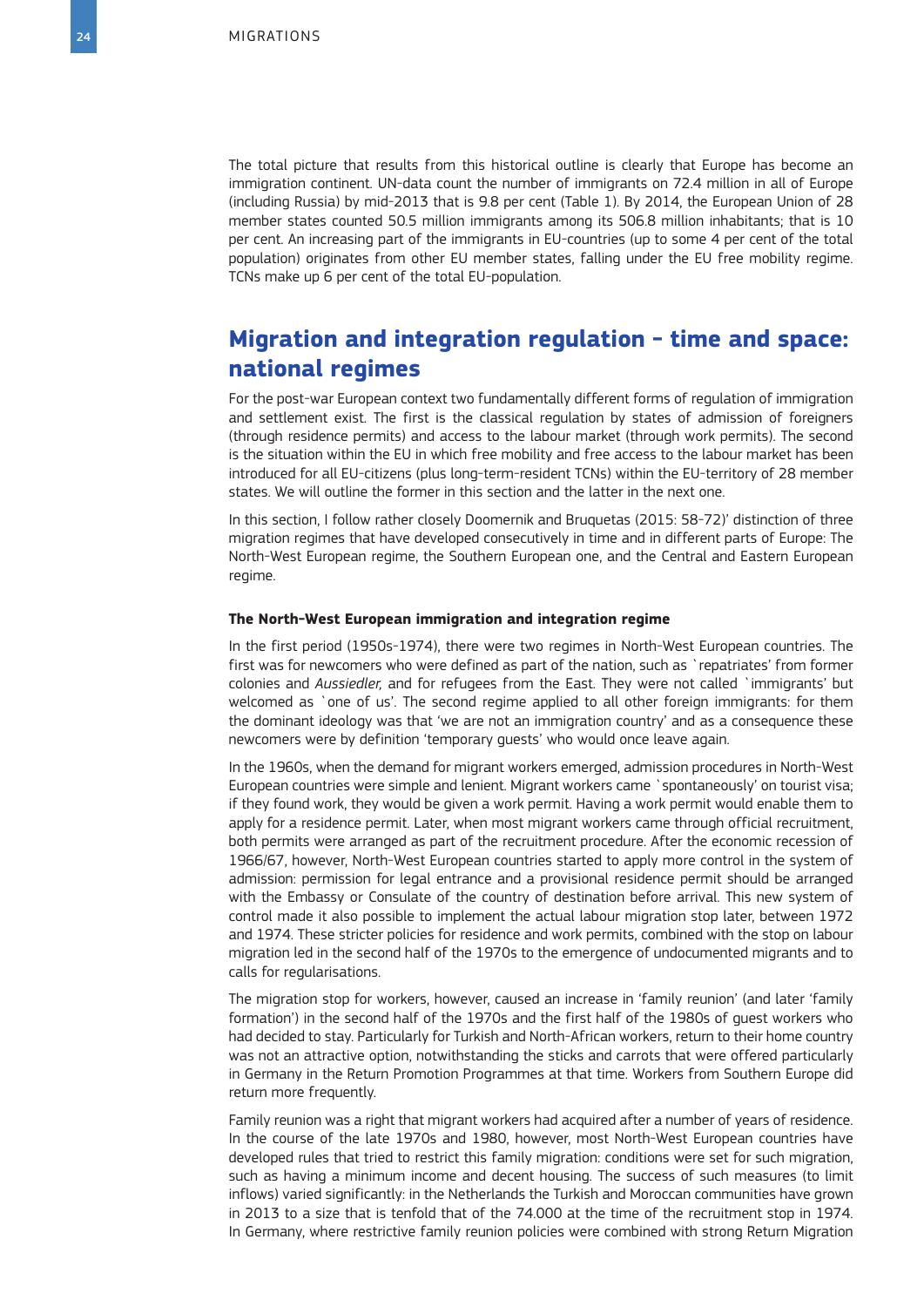Programmes, the Turkish community also grew significantly in 40 years, but at a slower pace: from 910.000 in 1973 to some three million in 2012.

When at the end of the second period, the numbers of asylum seekers grew significantly, culminating in the first `asylum crisis' in the early 1990s, this provoked new measures of restriction and control of entrance to try and prevent potential asylum seekers to reach the territory and apply. A system of visa requirements was built up that made it difficult for people from certain 'risk' countries to enter; control on such visas was done at airports of departure and carriers (boats and airplanes) were made liable for checking. Such measures, however, evoked also new strategies of circumventing them: providers of fraudulent documents, smugglers and traffickers became stakeholders in the 'migration business'.

From 1985 on, many measures of control were devised and coordinated in the Schengen group of (West-European) countries that wanted to abolish the physical borders between them, and thus needed common policies for control at the outer borders of the Schengen group and coordination of implementation of policies. Also the registration of asylum seekers and exchange of information on applications was done in this group. In the course of time, also the evaluation of asylum applications became stricter and the percentage of refusals higher. But removal or return of the failed asylum seekers was often not possible or not practiced, and the asylum system contributed thereby to the emergence of growing group of undocumented immigrant residents. After the 1993 Maastricht Treaty (the birth of the EU) and the 1997 Amsterdam Treaty, this restrictive immigration regime became the standard of EU policies relating to immigration of Third-Country-Nationals.

The ideology of not being an immigration country had also **consequences for settlement and integration policies**. For those immigrants who were defined a priori members of society, like the Dutch `repatriates' and the German Űbersiedler and *Aussiedler*, policies were straightforward: full citizenship was offered and a full-fledged reception programme aiming at a speedy assimilation was put in place. For those who were guest workers, however, only limited facilities were available for temporary accommodation in anticipation of their eventual return. For this sizeable group of `guests' time created increasingly a contradiction of expectations: many `guest workers' factually stayed longer and longer and formed communities that grew by using their right to bring their families and spouses.

This growing contradiction led in some countries to early, comprehensive integration policies, such as the integration policy of Sweden (since the mid-1970s) and the Ethnic Minorities policy in the Netherlands (since the early 1980s). Remarkably, even in these cases the non-immigrationcountry-thesis remained. In the Dutch case, for example, a restrictive immigration policy was even defined as a condition for the success of a welcoming and integrating reception policy for those who actually resided already in the country (Scientific Council 1979: XXXII).

For most governments in North-West Europe, however, policies such as those of Sweden and The Netherlands, went too far. They maintained the illusion of return and confined themselves to ad-hoc adaptive measures, leaving the integration responsibility in practice to parties in civil society, such as trade unions, churches and welfare organisations (Penninx 2005).

Ultimately, such 'policies of neglect' resulted in migration and integration questions becoming contentious topics in politics in the 1990s and 2000's. In the politicised climate of that period, framing of immigration did not change – the norm of not being an immigration country remained but integration policies did change thoroughly. Countries in Western Europe started to develop integration policies that primarily focused on the cultural and religious dimension of integration, stressing that value-based commonalities are crucial for social cohesion in society. So, immigrants should adapt culturally. The new cultural demands enforced on migrants form the mirror image of how the receiving society's defines its own 'identity': as modern, liberal, democratic, laïcist, equal, enlightened, emancipated, etc. These norms have been translated into civic integration requirements to be learnt in mandatory civic integration courses of an assimilative nature. The compulsory pre-immigration courses, such as those developed in the Netherlands since the mid-2000s extend this logic even further: under the label of integration, such courses actually function as instruments to make immigration more restrictive and selective (Guild et al. 2009).

The migration and integration regime of West-European countries, as described above, is directly relevant for most other EU-countries, because its legal and institutional framework for the regulation of immigration and integration has actually become the blue print for policies of all EU-countries.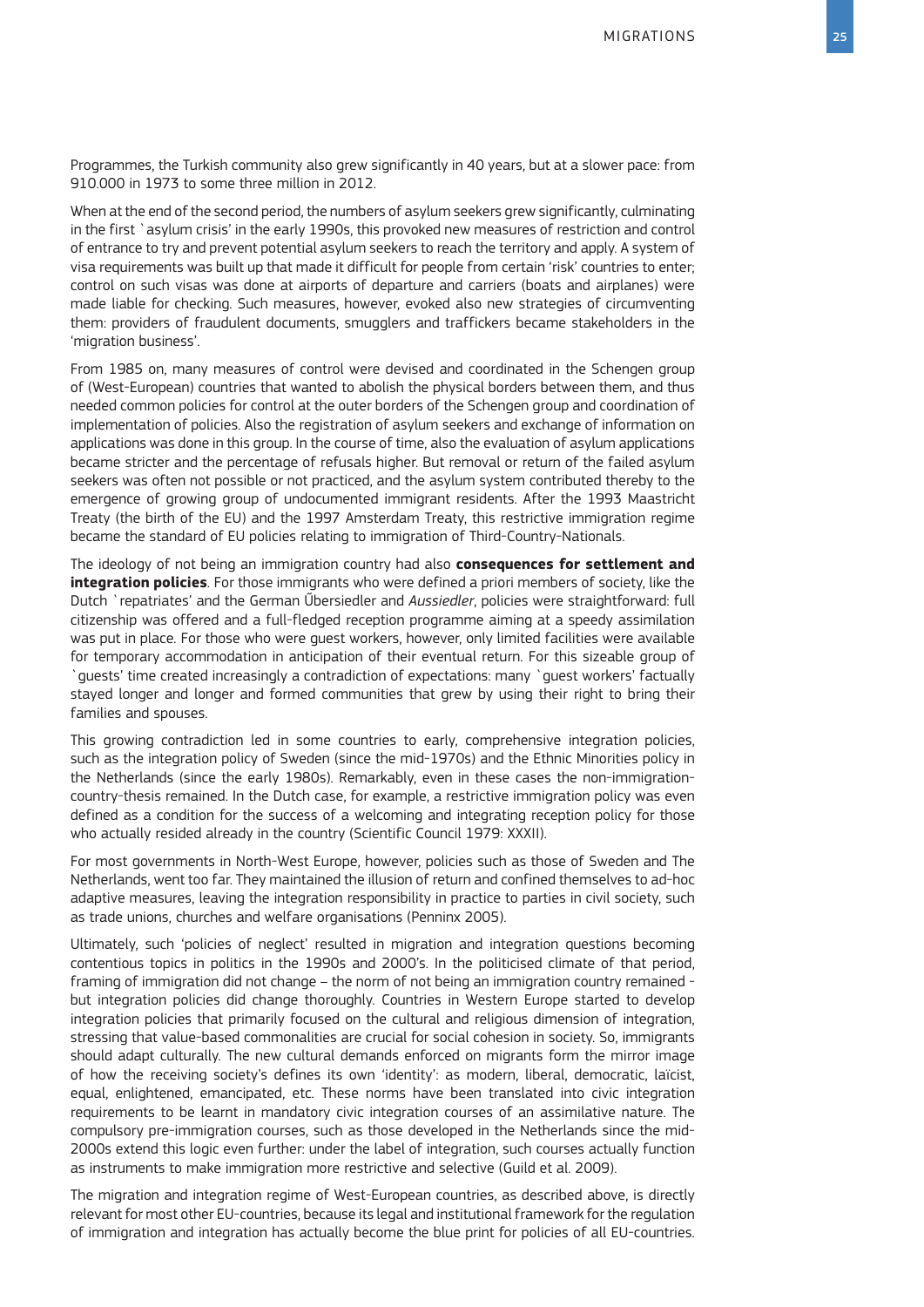It is forced upon new acceding countries as part of the EU accession procedures through the EU *acquis*. We will see in the next section, however, that it did not lead to the same policy outcomes.

#### **The Southern European immigration and integration regime**

The second migration regime is that of the Southern European countries. According to Doomernik & Bruquetas-Callejo (2015: 61), it is characterized 'by a predominance of labour and family migration, scarcity of asylum seekers, illegality as an endemic feature, and the combination of restrictive admission and citizenship policies with frequent amnesties. Migration to South Europe is closely related to its colonial past, namely linked to African and Latin-American colonies, and to the opening up of Central and Eastern Europe'.

The 1980s brought an unprecedented economic growth in the Southern European countries. Substantial labour shortages in low-skilled sectors created a strong demand for labour, which was offered by migrants and resulted in a remarkable increase of foreigners in the four countries of Southern Europe. Spain passed its first foreigners law in 1985, pushed by *acquis* obligations coming from its accession to the EEC. The end of the Cold War and the sharp increase of migration from Albania and the former Soviet Union to Italy and Greece in the first half of the 1990s formed the context in which Greece (1991) and Italy (1998) developed their first alien laws (Doomernik & Bruquetas-Callejo 2015: 61/62). Most of the migrants came irregularly and were incorporated in low-status, low-paid jobs (not competing with native workers) in strongly segmented labour markets and in the informal part of the economy.

In view of the strong demand for workers and the growth of irregular migration, governments have seen the need to regulate labour migration: Spain was the first to introduce a scheme based on a labour market test (*Regimen General,* 1985), followed by Greece in 1991 with an invitation scheme. Ultimately, all four countries ended up introducing a system of annual quotas for labour migrants (Italy 1990, Spain 1993, Greece 2000, Portugal 2001). However, this formalised recruitment system was ineffective and the actual inflows (of migrants with an irregular status) were much higher. That led governments of all colours to apply regularisation programmes regularly.

Integration policies in South European countries have followed much later than immigration regulation. Italy launched in 1998 its first migration law including integration, Spain in 2000, followed by Greece and Portugal in 2001. Up to then a labour approach prevailed – as in the guest worker system - in which immigration control and labour regulation were the main priorities and integration was relegated to a second place (Bruquetas et al. 2011). An economic conception of migration – rather than a humanitarian - legitimised regularisations: those who positively contribute to the country's economy (i.e. who could prove that they had worked for periods already) were eligible for regularisation and thus integration (Doomernik & Bruquetas-Callejo 2015: 69-71).

Integration policies of Southern European countries have typically been elaborated bottom-up, starting by local and regional initiatives in the 1990s. Policies diverged from city to city and region to region. Since the turn of the millennium, all four countries have produced some kind of national framework of integration in an effort to coordinate the policies produced at sub-national levels. Greece and Portugal have developed national plans that are managed in a more centralized way than Spain and Italy. EU initiatives and financial instruments (European Social Fund, European Integration Fund) have promoted integration projects initiated by immigrant organizations, NGOs, municipalities, and universities.

The rather tolerant attitude of local societies in the Southern European countries towards irregular immigrants can partially be explained by the labour migration rationale explained above, but also by the role played by different actors. The Catholic Church in three of the four countries, for example, has lobbied for soft policies towards irregular migration (in Greece the Orthodox Church has not played an important role) and trade unions have adopted a cooperative position towards immigrants. Middle classes provide a broad base of social support, at least partly due to domestic and care services that many migrants provide for them. Low-skilled workers, however, might have negative feelings, if they feel that their wages and labour conditions have been affected by immigrants, but as we saw above, in the segmented and informal labour market migrants are not always directly competing with natives (Doomernik & Bruquetas-Callejo 2015: 70-71).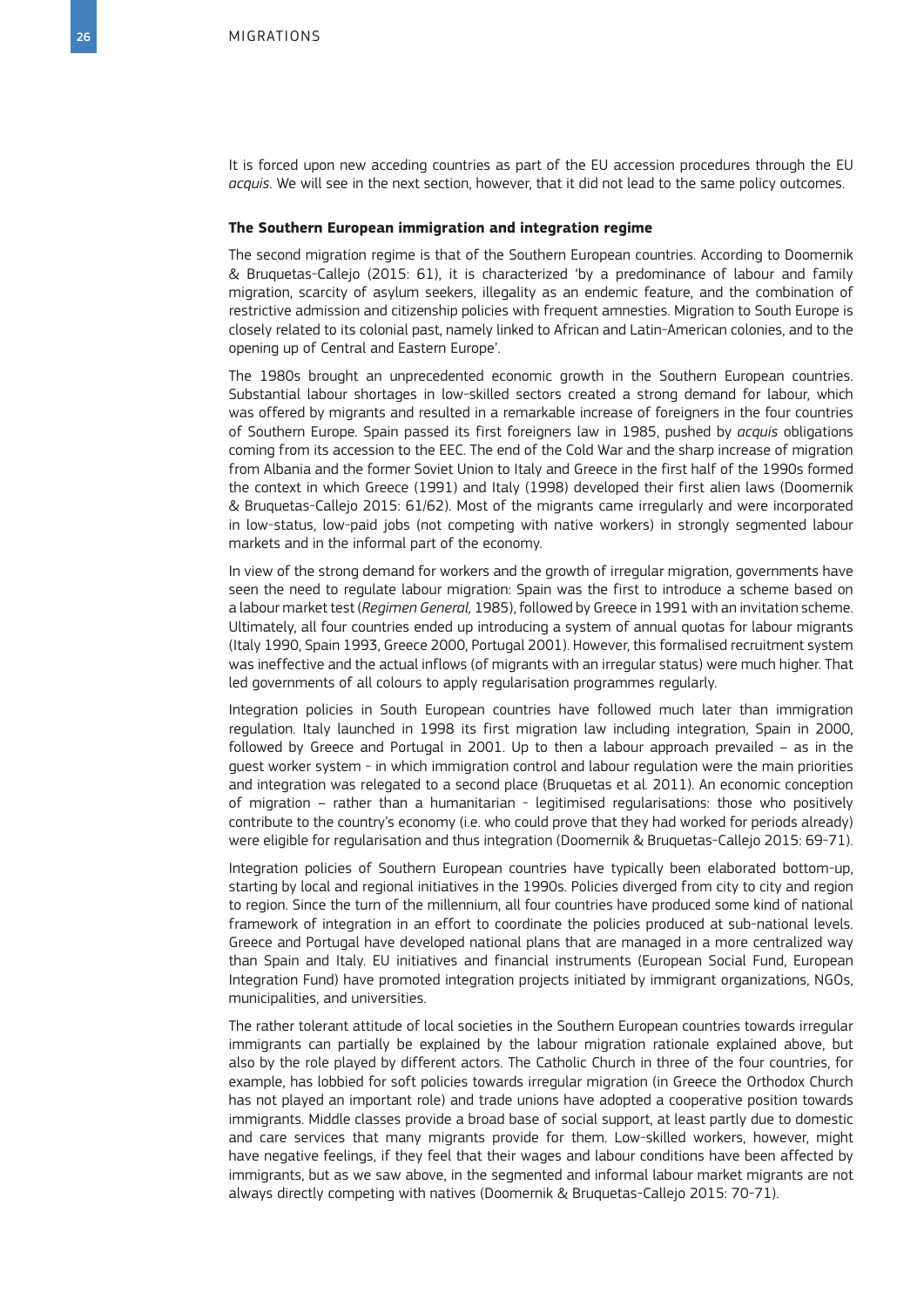#### **Central and Eastern European immigration and integration regime**

The third regime – of most CEE countries – is characterised by low immigration flows and low political priority for immigration, combined with nascent integration policies that result from the availability of EU funds and NGO-pressure rather than from societal or political demand or pressure.

For most of the CEE countries that accessed in 2004 or later, the topic of migration and integration is relatively new. Migration has multiple forms there: emigration, immigration and transit migration co-exist in most of these countries (Black et al. 2010; Okolski 2012); the former receives more attention than the latter two. The use of the newly introduced institutional framework for migration and integration regulation – through *the acquis* – is being explored in quite different circumstances (than in North-West or Southern Europe) (Doomernik & Bruquetas-Callejo 2015: 64-65)

During the period in which Eastern and Central Europe were under Communist rule migration took the form of dissidents fleeing to the West or ethnic Germans leaving Poland and Romania to resettle in the FRG, as we saw above. After the end of the Cold War, when restrictions on departure were lifted, many took the opportunity to go West and South, but the movement took the form of short term labour mobility rather than permanent resettlement. Until the 2004 accessions, much of this mobility was irregular. After accession, it turned regular intra-EU mobility.

Generally speaking emigration poses no policy challenges in CEE countries of origin. A major emigration country like Poland sees maintaining the diaspora connected with the fatherland as a strategic political objective, as is the promotion of employment in the wider EU (Kicinger & Koryś 2011: 367).

Immigration, be it of refugees or workers, tends to be of minor political concern. Early immigration policies were fashioned on an ad hoc basis. Such policy responses were required, for example, for guest workers from (predominantly) Vietnam who had arrived during the Communist era. They were granted leave to remain. Of old, there was also regional migration from Ukraine, Moldova, Belarus and the Russian Federation, but little attempts were made to regulate or restrict these movements.

This changed once accession to the EU came in sight, as Kicinger & Koryś (2011) show for the Polish case. Existing migration patterns (often of a temporary nature) from eastern neighbours did not easily fit in with the EU logic of border management, notably with that of the Schengen Agreement, but finally border commuting could be exempted from a strict implementation of the Schengen regime. For migrant workers from Eastern neighboring states simplified rules have been introduced in 2006 (exempting them from labour market testing). These workers are mainly employed in construction and agriculture (OECD 2013: 284).

Among the Central European countries first and foremost the Czech Republic became an attractive destination for economic migration from Russia, Ukraine and Slovakia (Drbohlav 2012: 185). An increasing demand for migrant labour has been documented, especially in booming areas like Prague or Mladá Bolesvav. The Czech government furthermore attracts highly skilled migrant workers: in 2011, a special scheme was used by 244 migrants, 80% of whom were Ukrainian nationals (OECD 2013: 244).

Integration policies in Central and Eastern Europe are absent in many cases and *in statu nascendi* in other cases (Dbrohlav 2012: 196). In Poland, for example, integration policies have been limited so far to asylum seekers, while other categories of migrants are only covered by scattered EU funded initiatives. Poland's ratification of the Geneva Convention in 1991 gave it international recognition for being a democracy, and therefore refugee protection has become the most important area of integration policies. Discussions are taking place currently about the introduction of a comprehensive policy (Pawlak 2015).

In the Czech Republic incipient integration policies are being articulated and updated yearly, with policy initiatives stressing both the acquisition of rights by foreigners as well as their acquisition of Czech language and basic civic knowledge. Since 2009 language tests have been introduced as a requirement to obtain permanent residence status. In addition, the government established since 2011 regional integration centres where TCNs and refugees can find practical support. The government relies on European resources (the European Integration Fund) for the funding of these centres and their activities.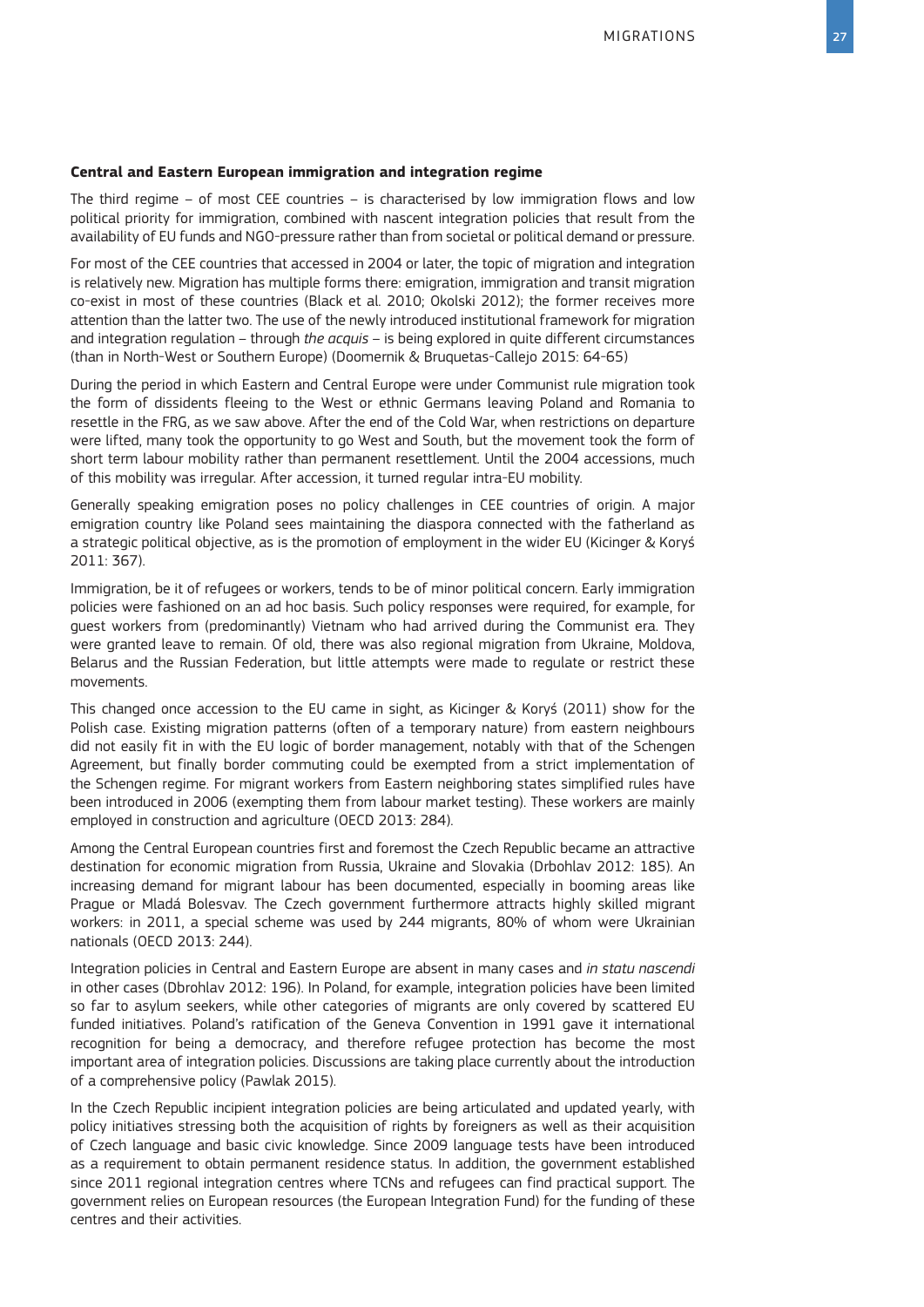# **The intra-EU free mobility regime and TCN immigration policy**

The preceding analysis of labour migration policies in Europe is based on states as basic units of analysis, on workers defined as international migrants who cross state borders, and on states having the sovereign right to decide whether foreigners are allowed to reside and work. In the course of some six decades, however, a completely different legal regime for mobility has been developed for and within a supra-national unit in Europe, the European Union (Penninx 2014). Its predecessors, the European Coal and Steel Community (ECSC since 1951), the European Economic Community (EEC since 1968), the European Community (EC since 1985) and finally the European Union (EU since 1993) have gradually created an area in which former international migration between (member) states is transformed into internal migration and mobility within the EU. It started with guidelines for the free movement of workers in very specific economic sectors (of coal and steel) in 1951 and extended ultimately to the full freedom of all EU citizens (and long-term legally residing TCNs) to move and reside, and the freedom to work in all Member States.

However, the freedom of movement within the EU and the abolition of borders within the EU had also manifested the need to coordinate Member States' policies relating to the admission of Third Country Nationals. The Amsterdam Treaty of 1997 concretely stipulated that five years after its ratification (i.e. by May 2004) asylum and migration should have become communitarian policy (being thus moved from the third pillar of intergovernmental collaboration to the first pillar of communitarian EU-governance) and that existing policies and practices should have been harmonised. This goal was reaffirmed at the Tampere Summit of 1999, at which also the explicit ambition was formulated that Third Country Nationals who are long-term residents should be granted rights that come as closely as possible to those of EU-citizens.

By May 2004 agreements had been reached of two kinds (Van Selm & Tsolakis 2004). The first amounted to a synchronization of policies aimed to combat illegal immigration and keeping at bay potential asylum seekers, and the harmonization of asylum policies. The Schengen Agreement and the Dublin Convention at that stage had been made part of Community Law. These policies – represented by the great majority of Directives developed between 1999 and 2004 - focus on the perceived problematic nature of (unsolicited) immigration of Third Country Nationals. They tended to develop restrictive immigration policies for TCNs at the lowest common denominator of Member States. The second kind of agreements – represented by two EU directives – aimed to improve the position of Third Country immigrants: a directive on the immigrants' right to family reunification and one on the free movement between member states (after five years of legal residence).

This EU-migration policy – that combined free intra-EU mobility regimes with a communitarian restrictive immigration regime for Third-Country-Nationals - was largely in place when the EU expanded from its 15 members since 1995 to 25 members in 2004 and 27 in 2007. Although many EU-15 Member States delayed free access to the labour market of citizens of these new members for some years, by 2016 free movement and access to work has in principle been made possible in the EU of 28 (including recent accessor Croatia) for a total population of more than 500 million.

In contrast to intra-EU, a comprehensive approach to economic migration of TCNs into the EU has not been developed so far: the European Commission proposed in its 2000 Communication on a Community Immigration Policy (COM (2000) 757 final) to develop a common, comprehensive and future-oriented immigration policy, but member states did not accept that proposal. In the 2000s, the EU has in practice opted for a 'category-by-category' approach: i.e. separate directives for migration of students and researchers, highly-qualified migrants, seasonal workers and intracorporate transferees. The use of these policy instruments, however, has been rather limited and the discretion of national authorities in implementation have been large.

In 2014 and 2015, the uncontrolled inflows of asylum seekers who entered the EU by sea in Greece and Italy have led to failure of the existing EU system to register, adjudicate and receive asylum seekers. Procedurally, the internal coordination within the EU was put on the line. But more importantly, politically the principles of asylum and the solidarity among members states to share the burden were put on the line.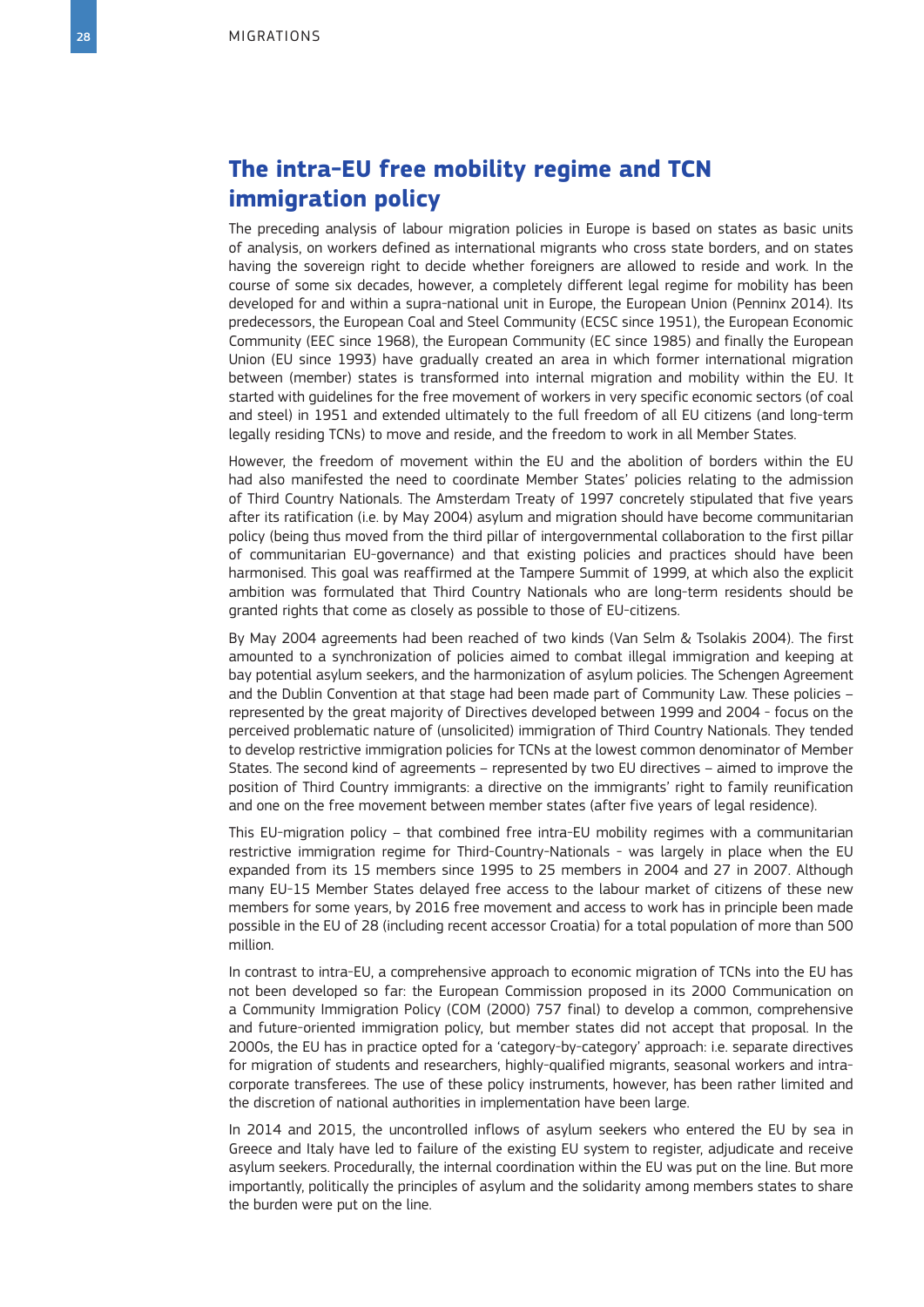# **Conclusions: Europe an ambivalent immigration continent**

When it comes to the plain facts of migration in Europe, the conclusion (of the first part) is clear: immigration has become a relevant phenomenon in almost all EU countries. On average one in ten of all EU inhabitants are not born in the country in which they live presently. The EU has by now three generations of immigration countries. The first generation of North-West European countries that received people from former colonies and attracted `guest workers' and their families before 1990 was overtaken by a second generation of immigration countries in the South and on the fringes of Europe in the 1990s and 2000s. The last decades see a third generation of CEE countries embark on trajectories of immigration. Common to all EU-countries is also that they have fewer births, and some have even shrinking (working) populations. Migration will probably have to be part of a (short term) demographic solution.

As a consequence of the different timing of immigration, of different socio-economic contexts, and of different regulatory regimes, migration movements and the characteristics of migrants involved are heterogeneous. The nature of migration movements has changed: where half a century ago two types of migration – the permanent resettlement of emigrants on the one hand and the temporary, often circular and seasonal worker migration on the other – dominated, nowadays migration takes a much greater variety of forms, such as posted workers, migration of domestic and care workers, retirement and student migration. Many migration movements are clearly less bound to one origin-destination system but multi-directional. Migration has become more fluid or 'liquid' (Engbersen et al. 2010), a term that was coined particularly for the intra-EU migration in which the EU-regime of free circulation leaves much more choice for individuals to leave, to return and to choose destinations.

When it comes to migration that involves the crossing of state borders, destination states do have immigration and integration policies that reflect its principles on the legitimacy, acceptability and desirability of such migration. The basic conceptions combined with the institutionalised practices of these policies – that we have called regimes in this paper - greatly influence the volume and patterns of migration, the place of settlement and the characteristics of migrants. We have described (the development of)three migration regimes in Europe.

The first regime is that of North-West-European countries that basically do not want to be immigration countries. This regime has developed from an initially open `guest worker system' towards a more and more control oriented, restrictive and selective admission policy for TCNs, leading to increasing problems of illegal entry and undocumented migrants. When not effective in actually preventing immigration, mandatory integration efforts are demanded from immigrants that should make them fit in the new society, not only socio-economically, but foremost culturally. Labour market driven immigration programmes are limited or absent, except for specific categories of unskilled (often seasonal) workers, specific (health care) professionals and highly skilled in general.

A second regime is that of the Southern European countries. It is characterised by labour migrants who are attracted and absorbed mainly by the informal economy and bring their families; asylum seekers used to be scarce until recently. In terms of regulation the regime has an ineffective system of formal regulation of worker immigration, combined with a weak control system for admission, which leads to illegality as an endemic feature, and to frequent amnesties as solutions. Immigration is in principle accepted when it contributes to the economy which is expressed in the criteria for acceptance in amnesties. Furthermore, local societies and civil society organisations like trade unions and churches provide a strong support for integration processes at the local level.

A third emergent regime is that of Central and Eastern European countries. These countries have in principle a rudimentary infrastructure for the regulation of immigration and integration of immigrants through the *acquis*, but they also share the fact that immigration is not a political priority. Policy making and practical initiatives are taken, if they are required, stimulated, and financed by the European Union, particularly in the field of integration. In the practice of EU policies, civil society organisations are often financed to implement practical projects and these NGOs in turn often function as pressure groups that challenge governments to make policies, as is the case in the Czech Republic and Poland.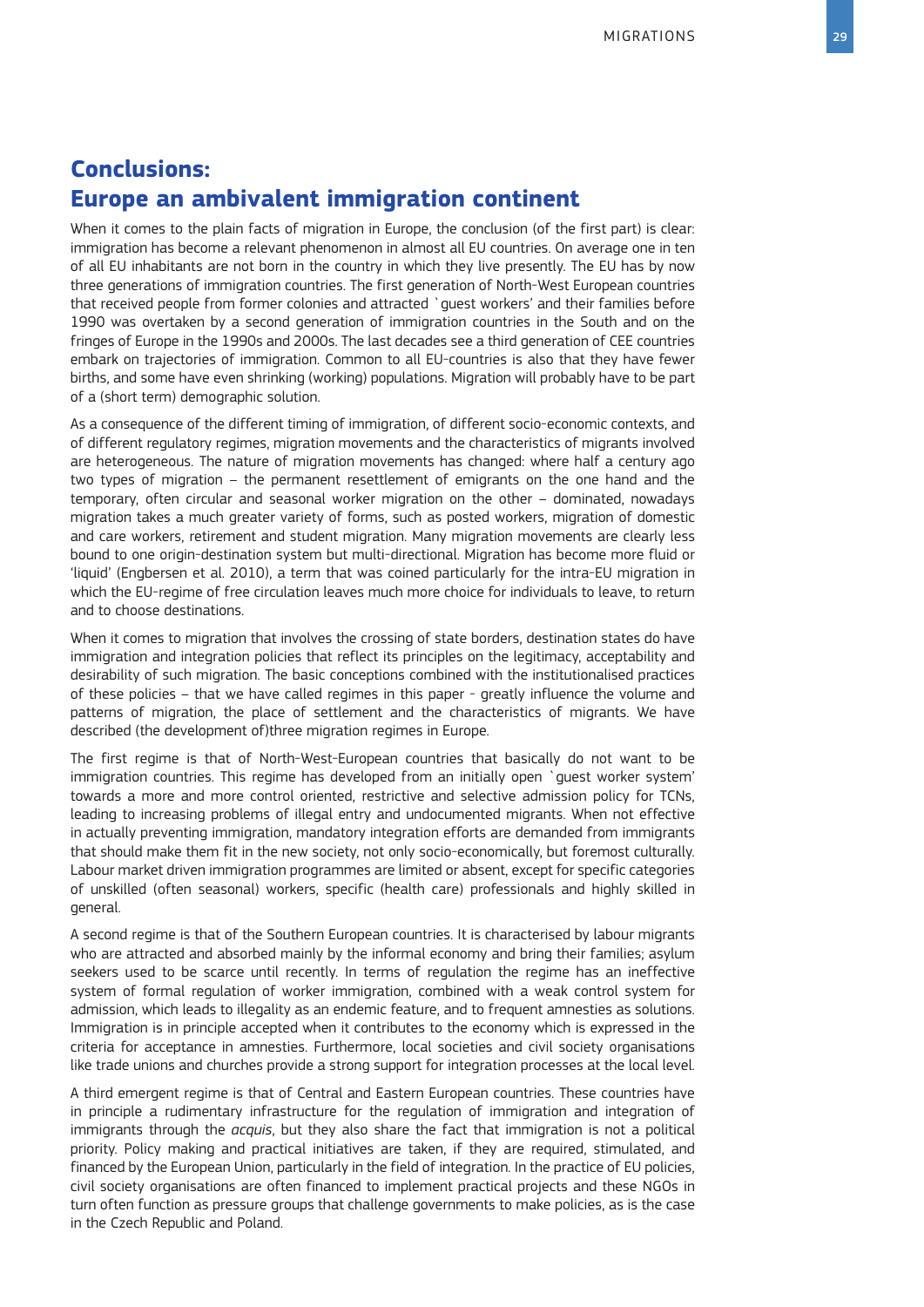EU migration policies turn out to be a double edged sword: on the one hand, have the early (West European) EU members transposed their national policies into common restrictive admission policies for potential immigrants (economic migrants, family migrants and asylum seekers) from non-EU countries. Furthermore, they have made these policies the `standard' for new members of the Union: the *acquis* requires the new members to build legislation and institutions in conformity with established EU policies in this domain. This strand of EU policies has been characterised by critics as the `Fortress Europe policies'. On the other hand, the EU created a fundamental right to move, work and settle within the EU area for EU citizens ánd for long-term Third Country residents of its Member States. The total area of free movement in the EU now counts 28 countries with a total population of more than half a billion inhabitants.

Both sides of such an ambivalent migration policy do have their specific problems: the free movement (of workers from CEE countries) has led to tensions on labour markets and for labour relations in some destination countries; the restrictive policies have led to a crisis of how to handle irregular asylum flows. Such problems and crises do show that – although these policies have been developed in completely different contexts – the two kinds of policy are in their effect not independent from each other. What is needed is a reframing of migration into and mobility within the European Union in which the two forms of policy are brought together: the movement of people that is driven primarily by economic motives, and movements that civilized societies accept for humanitarian reasons. Such a comprehensive, coherent and future-oriented EU migration policy is urgently needed.

### **Bibliography:**

- Arango, J. (2016), *Spain: New Emigration Policies Needed for an Emerging Diaspora.* At: [http://www.migrationpolicy.org/research/spain-new-emigration-policies](http://www.migrationpolicy.org/research/spain-new-emigration-policies-needed-emerging-diaspor)[needed-emerging-diaspora](http://www.migrationpolicy.org/research/spain-new-emigration-policies-needed-emerging-diaspor)
- Black, R., G. Engbersen, M. Okolski & Chr. Pantiru (Eds), (2010), *A Continent Moving West? EU Enlargement and Labour Migration from Central and Eastern Europe.* Amsterdam: Amsterdam University Press.
- Bonifazi, C, M. Okolski, J. Schoorl & P. Simon (eds) (2008), *International Migration in Europe: New Trends and New Methods of Analysis.* Amsterdam: Amsterdam University Press.
- Bruquetas-Callejo, M., B. Garcés-Mascareñas, R. Morén-Alegret, R. Penninx & E. Ruiz-Vieytez (2011), 'The case of Spain'. In: G. Zincone, M. Borkert and R. Penninx (eds), *Migration Policymaking in Europe; The dynamics of Actors and Contexts in Past and Present.*  Amsterdam: Amsterdam University Press, pp. 291-326.
- Castles, S. and G. Kosack (1973), *Immigrant workers and class structure in Western Europe.* London: Oxford University Press 1973.
- Castles, S., H. de Haas & M.J. Miller (2014), *The Age of Migration: International Population Movements in the Modern World.* Basingstoke/New York: Palgrave Macmillan.
- Cohen, R. (1987), *The new helots; migrants in the international division of labour*. Vermont: Gower.
- Dbrohlav, D. (2012), Patterns of immigration in the Czech Republic, Hungary and Poland. In M. Okolski (Ed.), *European immigrations: Trends, structures and policy implications*. Amsterdam: Amsterdam University Press, pp. 179–209.
- Doomernik J. & M. Bruquetas-Callejo (2015), 'National immigration and integration policies in Europe since 1973'. In: B. Garcés-Mascareñas & R. Penninx (Eds) (2015). *Integration processes and policies in Europe. Contexts, Levels, Actors.* Dordrecht: Springer Open, pp. 57-76.
- Engbersen, G., M. Okolski, R. Black, Godfried & Christina Pantiru (2010), 'Introduction: Working out a way from East to West: EU enlargement and labour migration from Central and Eastern Europe'. In R. Black, G. Engbersen, M. Okolski & Chr. Pantiru (Eds), *A Continent Moving West? EU Enlargement and Labour Migration from Central and Eastern Europe.* Amsterdam: Amsterdam University Press, pp. 115-140.